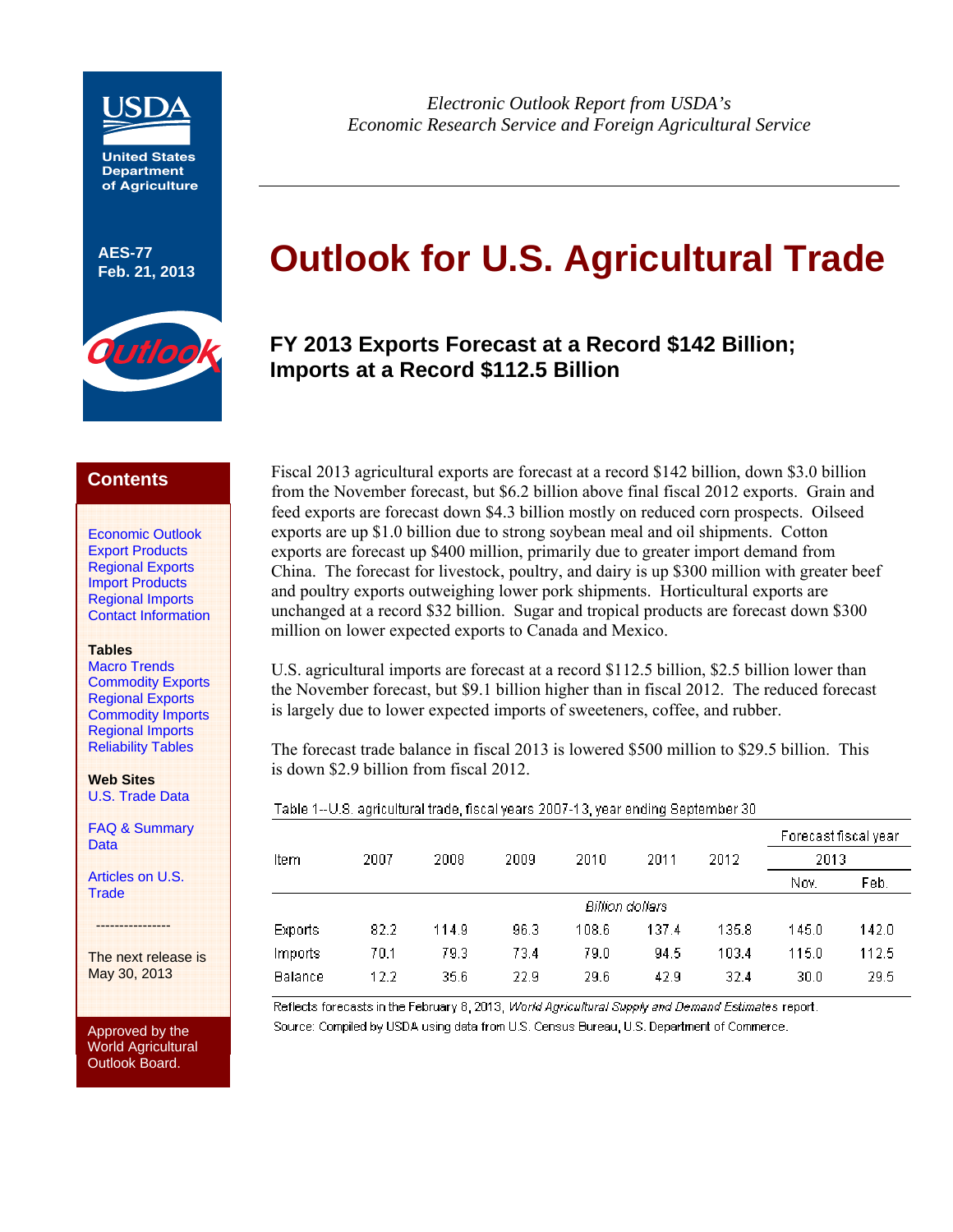### <span id="page-1-0"></span>*World Growth Rebounds in 2013*

The world economy grew by 2.4 percent in 2012, below the 2.9 percent rate of 2011. Trade growth in 2012 dropped to 2 percent from a robust 7 percent in 2011. Asian GDP growth slowed as European imports shrank. Higher Western Hemisphere growth offset the European recession's impact on developing economies' exports and growth, preventing a worldwide recession. World trade growth is expected to accelerate to between 4 and 5 percent in 2013, as world output growth rises to 2.7 percent. Europe's recession and Japan's growth slowdown will be the major factors preventing more rapid world growth in 2013. Expected higher growth in the U.S., Asian, and Latin American economies will drive the expected higher growth in 2013. The dollar which appreciated 1/2 percent for 2012 from a very low level, will likely depreciate between 1 and 2 percent in 2013. The weaker dollar and higher growth in developing Asia and Latin America will boost U.S. exports, despite a lack of European customers. Expansion of U.S. investment will boost U.S. imports and the depreciating dollar will make exports cheaper. So, trade growth will help boost U.S. and world output growth in 2013.

Worldwide, monetary authorities have continued boosting credit availability. In China, half of the measured credit expansion in the last quarter of 2012 was to finance trade. In the developing world, prior tight credit, currency appreciation, a continuing recession in the Eurozone, and anemic Japanese growth will dampen growth in 2013, although it will be higher than in 2012. China is expected to see faster export growth, but rising wages, spot labor shortages and reluctance by both households and businesses to increase borrowing may curtail the domestic growth impact of recently eased credit policies. Brazil and Argentina, due to strong export growth, higher investment and high commodity prices are expected to grow faster in 2013. The main, but low probability, risk to world growth in 2013 is a possible currency war as nations are tempted to boost exports at the expense of trade partners. Financial markets and most analysts consider a significant spillover of the Eurozone financial problems to North American and Asian financial institutions unlikely in 2013.

The modest dollar depreciation expected in 2013 will be favorable to U.S. farm and manufactured goods exports. Further, continued inexpensive credit for financing trade and higher developing economies' growth will boost U.S. and world exports. Total world trade is expected to be up 4 to 5 percent in 2013. Higher expected world growth, especially in developing economies, lower U.S. energy prices, and more available credit make the outlook for U.S. agricultural trade promising in 2013. Because of high U.S. energy export transport costs, the new U.S. energy supplies from U.S. gas and oil fields will be available on domestic U.S. markets at a discount relative to world prices. Farmers will benefit from lower fuel and fertilizer costs in 2013, facilitating higher output and higher trade volumes. Overall, world macroeconomic factors will be very favorable for U.S. farm export volumes in 2013.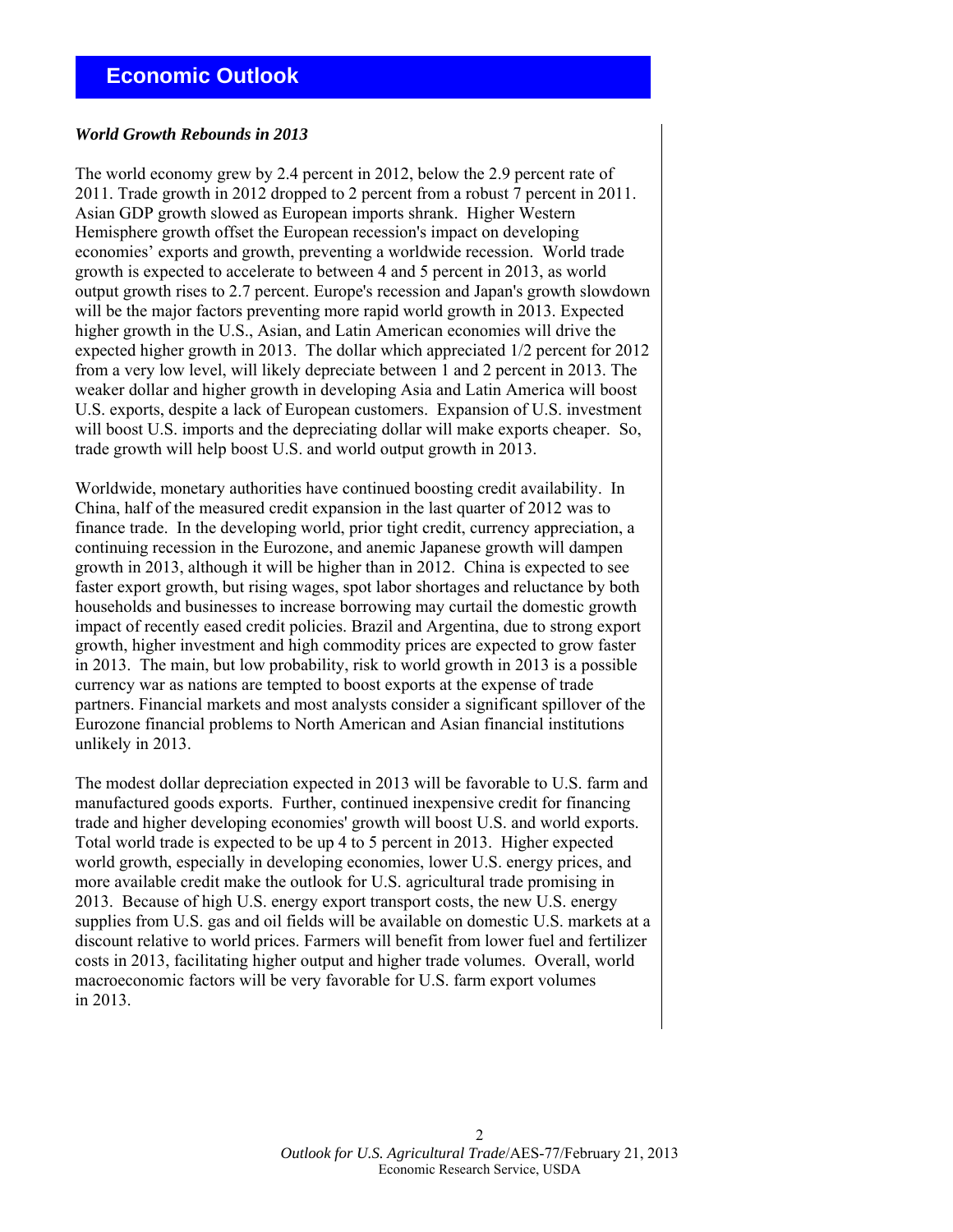#### <span id="page-2-0"></span>Table 2--Macroeconomic variables affecting U.S. agricultural exports  $1/\sqrt{2}$

|                               |                | GDP    |             |        | Real exchange rate 2/ |             | CPI    |
|-------------------------------|----------------|--------|-------------|--------|-----------------------|-------------|--------|
|                               | Share of world | 2012   | 2013        | 2012   | 2013                  | 2012        | 2013   |
| Region/country                | GDP (2010)     |        | Growth rate |        |                       | Growth rate |        |
| World                         | 100.0          | 2.4    | 2.7         | 0.5    | $-1.2$                | 3.7         | 2.4    |
| NAFTA                         | 30.3           | 2.1    | 2.5         | 2.5    | $-1.4$                | 2.2         | 2.0    |
| Canada                        | 2.4            | 2.0    | 2.1         | 1.5    | 2.5                   | 1.6         | 1.9    |
| United States                 | 26.2           | 2.0    | 2.5         | 0.0    | 0.0                   | 2.1         | 1.9    |
| Mexico                        | 1.6            | 3.9    | 3.8         | 4.0    | $-3.4$                | 4.1         | 3.6    |
| Latin American and Caribbbean | 7.2            | 2.2    | 3.3         | $-0.8$ | $-1.8$                | 7.3         | 7.4    |
| Argentina                     | 0.5            | 1.9    | 3.2         | 2.0    | 2.1                   | 10.0        | 10.4   |
| Brazil                        | 2.4            | 1.0    | 3.8         | 10.7   | 9.3                   | 4.6         | 4.4    |
| Europe                        | 30.1           | $-0.5$ | 0.0         | 8.0    | $-1.0$                | 2.6         | 2.0    |
| Asia and Oceania              | 26.6           | 4.6    | 4.3         | 0.3    | $-1.5$                | 2.9         | 2.8    |
| China                         | 7.5            | 7.7    | 8.4         | $-2.8$ | $-2.6$                | 2.6         | 2.7    |
| Japan                         | 8.8            | 1.8    | 0.5         | $-2.2$ | 2.0                   | 0.0         | $-0.3$ |
| South Korea                   | 2.0            | 2.1    | 3.4         | 1.6    | -4.6                  | 2.2         | 2.5    |
| Indonesia                     | 0.8            | 6.1    | 6.1         | 4.8    | $-1.7$                | 4.3         | 5.1    |
| Vietnam                       | 0.1            | 4.9    | 5.4         | $-2.3$ | 8.5                   | 6.2         | 5.0    |
| India                         | 2.3            | 5.4    | 6.1         | 6.0    | 7.5                   | 9.2         | 8.1    |
| Australia                     | 1.6            | 3.5    | 2.4         | 0.1    | 0.7                   | 1.7         | 2.0    |
| New Zealand                   | 0.2            | 1.7    | 2.5         | $-0.1$ | $-1.5$                | 1.2         | 1.8    |
| Middle East                   | 3.2            | 3.2    | 3.6         | $-1.5$ | $-0.5$                | 8.2         | 7.1    |
| Turkey                        | 0.8            | 2.6    | 4.1         | 0.4    | $-3.4$                | 8.9         | 6.4    |
| Africa                        | 2.4            | 4.7    | 5.0         | $-1.6$ | $-1.2$                | 8.0         | 7.4    |

1/ Real values have a 2005 base year.

2/ Local currency per U.S. dollar. A negative growth rate indicates a depreciation of the dollar. (World is U.S.-trade-weighted estimate.)

Source: Calculations and compilation by Economic Research Service using data and forecasts from Global Insight, the IMF, and Oxford Economics.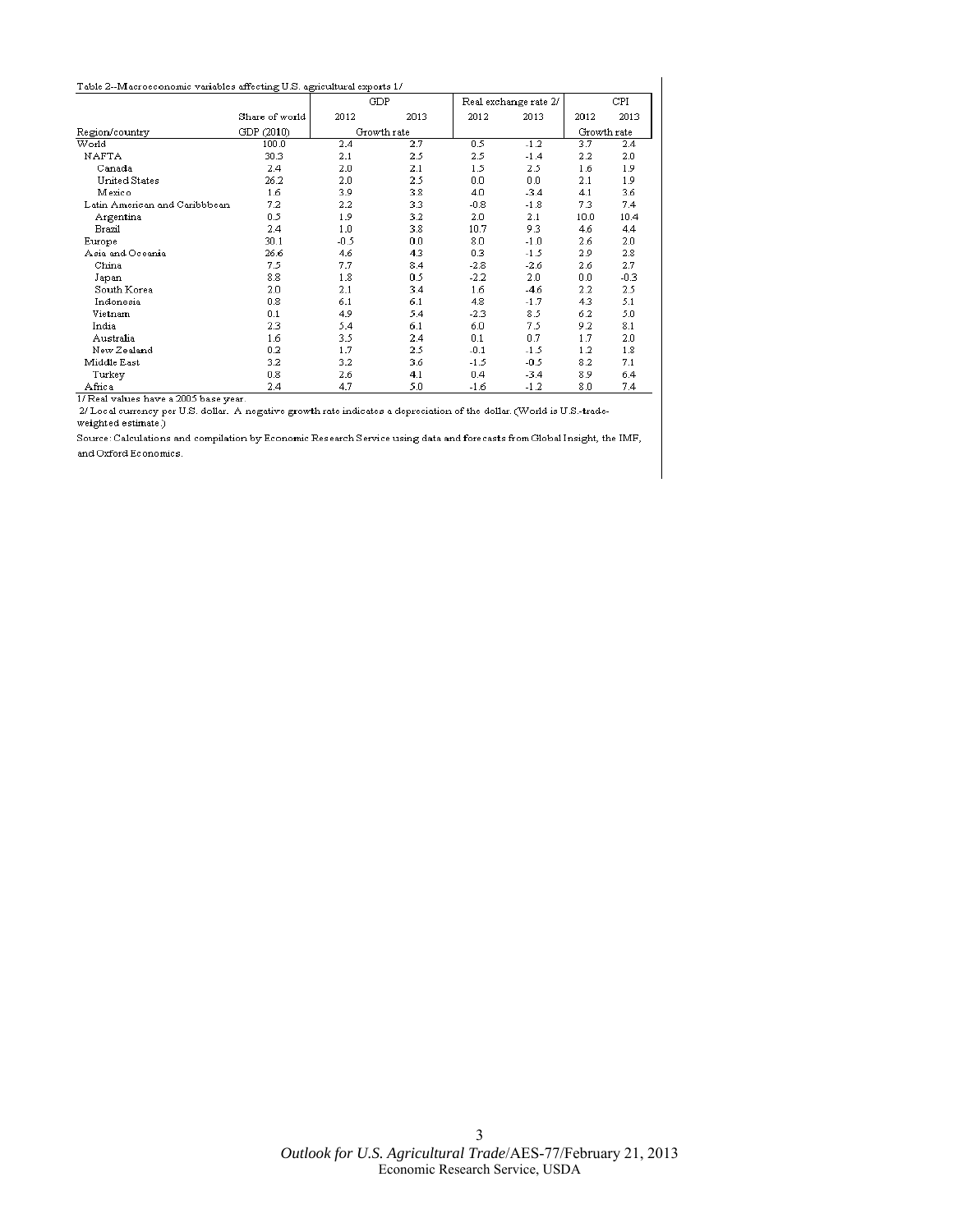# <span id="page-3-0"></span> **Export Products**

The fiscal 2013 forecast for grain and feed exports is lowered \$4.3 billion from November to \$32.8 billion with wheat and corn down sharply, accounting for most of the decline. The feeds and fodders forecast is up slightly, as higher unit values offset weak shipments of corn gluten feed and meal. Expected fiscal 2013 corn exports plummeted by nearly \$3.0 billion to \$7.8 billion. Values are lowered, but are still at historic highs, underpinned by tight domestic supplies. Intense competition from Brazil, Argentina, and others resulted in a 7.0 million ton reduction in volume from the November forecast, despite greater global import demand. Sorghum value is down one-third to \$500 million because of tight exportable supplies.

Fiscal 2013 wheat exports are down \$1.4 billion from November to \$10.2 billion due to reduced shipments and lower unit values. Volume is down due to intensified competition from Northern Hemisphere exporters. Forecasted wheat export unit values are reduced with lower corn prices and slow export sales. Rice exports are up 100,000 tons to 3.7 million from November, while value remains unchanged at \$2.1 billion. Larger shipments of low-priced long grain rough rice to Mexico and Central America are nearly offset by higher-priced medium grain rice exports to the Mediterranean region.

Fiscal 2013 oilseed and product exports are forecast at \$32.4 billion, up \$1.0 billion from the November forecast, propelled by a surge in soybean meal and oil exports. Strong product demand in the wake of diminished South American sales led to a doubling of the soybean oil export forecast to 1.0 million tons, while adding 800,000 tons to the meal forecast. Soybean and soybean meal prices, despite some softening, remain near record highs, while oil prices maintain their strength. Strong demand from China has helped maintain soybean export volume despite very tight supplies, though forecast value declined marginally from the November forecast. Export volumes are expected to slow in the coming months as Brazil's crop enters the market. However, port congestion in Brazil is likely to increase shipping costs and slow arrivals from the interior which could lend some support to prices and demand for U.S. soybeans and products.

Cotton is raised \$400 million to \$5.0 billion for fiscal 2013. Export volume is forecast higher than in November due primarily to greater import demand from China.

The fiscal 2013 export forecast for livestock, poultry, and dairy is raised \$300 million to a record \$30.1 billion, with gains in poultry and beef outweighing reductions in pork. Beef exports are raised \$200 million on higher unit values, while volumes are unchanged. Expansion in the Japanese market and strong demand in other major markets offsets restrictions by Russia. Poultry exports are forecast up \$200 million, bolstered by rising global demand and higher unit values. Cattle exports are forecast \$50 million higher this quarter, largely on stronger prices. Pork exports are lowered \$200 million mostly on lower unit values and smaller volumes although Russia's import ban is expected to result in redirected shipments to other markets. Dairy exports are unchanged at \$5.0 billion.

The fiscal 2013 export forecast for horticultural products is a record \$32.0 billion, unchanged from the November estimate. The fresh fruit and vegetable export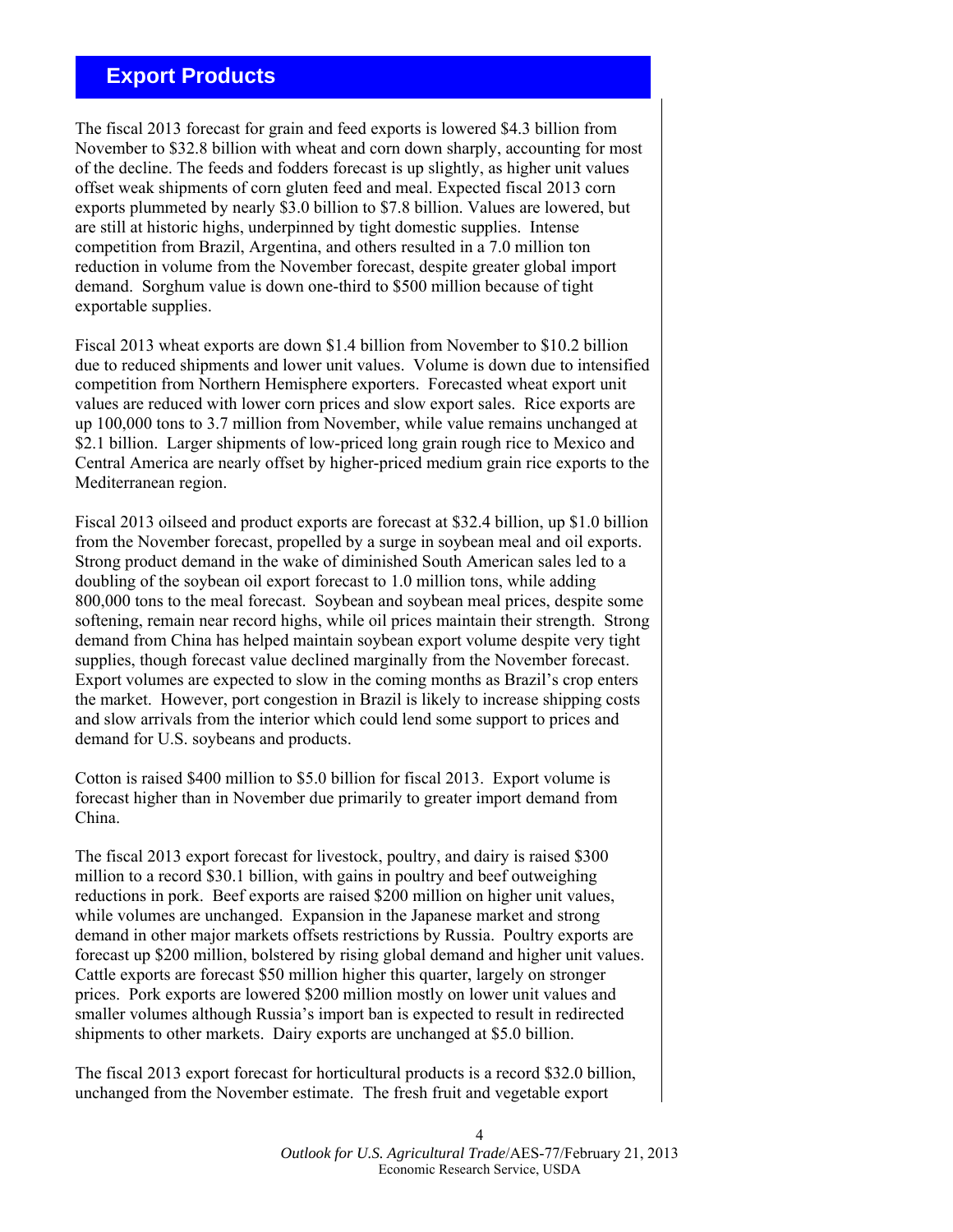forecast remains at the \$7.6 billion forecast in November, with exports to Canada, Europe, and Japan expected to continue rising from fiscal 2012 levels. Processed fruit and vegetable exports are also unchanged from November at \$7.4 billion, and expected higher than in 2012 based on sustained growth in top markets. The whole and processed tree nut forecast remains at \$7.0 billion, on the strength of China's growing demand for almonds, pistachios, and walnuts. The sugar and tropical product category is forecast \$300 million lower than in November. The forecast was lowered to \$7.0 billion due primarily to lower-than-anticipated volumes to Canada and Mexico.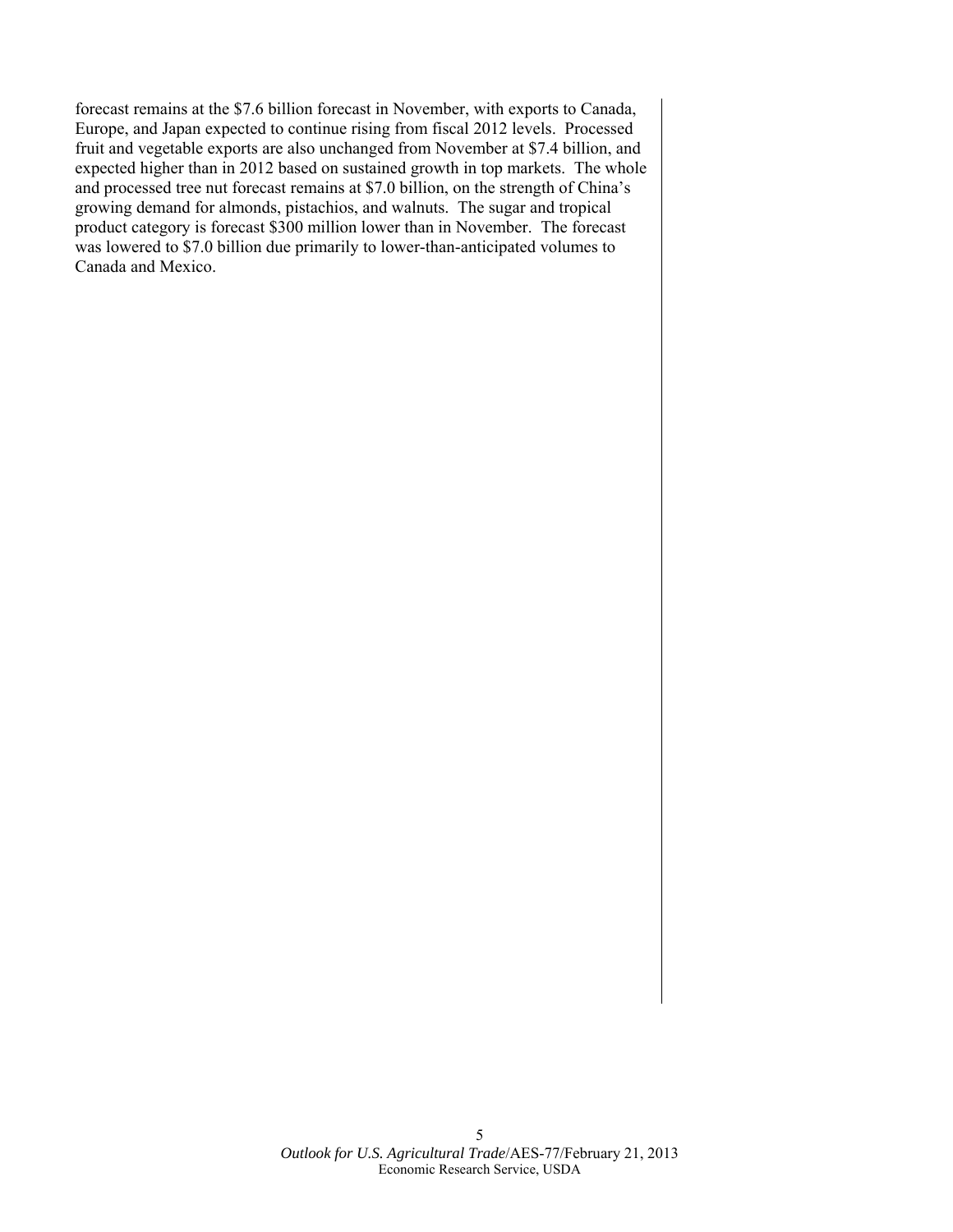#### <span id="page-5-0"></span>Table 3--U.S. agricultural exports: Value and volume, by commodity, 2012-13.

| Commodity                           | October-December |        | Fiscal year                 | Forecast fiscal 2013 |                  |  |
|-------------------------------------|------------------|--------|-----------------------------|----------------------|------------------|--|
|                                     | 2012             | 2013   | 2012                        | Nov.                 | Feb.             |  |
| VALUE                               |                  |        | — Billion dollars —         |                      |                  |  |
| Grains and feeds 1/                 | 8.565            | 6.903  | 33.404                      | 37.1                 | 32.8             |  |
| Wheat 2/                            | 1.787            | 1.584  | 8.353                       | 11.6                 | 10.2             |  |
| Rice                                | 0.524            | 0.615  | 1.988                       | 2.1                  | 2.1              |  |
| Coarse grains 3/                    | 3.561            | 1.703  | 11.736                      | 11.6                 | 8.4              |  |
| Corn                                | 3.428            | 1.511  | 11.240                      | 10.7                 | 7.8              |  |
| Feeds and fodders                   | 1.616            | 1.895  | 6.908                       | 7.3                  | 7.5              |  |
| Oilseeds and products 4/            | 8.849            | 15.225 | 28.638                      | 31.4                 | 32.4             |  |
| Soybeans                            | 6.905            | 11.814 | 19.797                      | 22.5                 | 22.2             |  |
| Soybean meal 5/                     | 0.799            | 1.779  | 3.876                       | 3.8                  | 4.3              |  |
| Soybean oil                         | 0.141            | 0.470  | 0.830                       | 0.7                  | 1.3              |  |
| Livestock, poultry, and dairy       | 7.616            | 7.739  | 29.800                      | 29.8                 | 30.1             |  |
| Livestock products                  | 4.823            | 4.896  | 18.474                      | 18.7                 | 18.8             |  |
| Beef and yeal 6/                    | 1.195            | 1.232  | 4.770                       | 4.8                  | 5.0              |  |
| Pork 6/                             | 1.518            | 1.421  | 5.552                       | 5.6                  | 5.4              |  |
| Beef and pork variety meats 6/      | 0.386            | 0.402  | 1.406                       | 1.4                  | 1.4              |  |
| Hides, skins, and furs              | 0.590            | 0.604  | 2.764                       | 2.8                  | 2.8              |  |
| Poultry and products                | 1.539            | 1.639  | 6.157                       | 6.1                  | 6.3              |  |
| Broiler meat 6/7/                   | 1.025            | 1.095  | 4.112                       | 4.1                  | 4.2              |  |
| Dairy products                      | 1.255            | 1.204  | 5.170                       | 5.0                  | 5.0              |  |
| Tobacco, unmanufactured             | 0.361            | 0.408  | 1.052                       | 1.1                  | 1.1              |  |
| Cotton                              | 1.269            | 0.962  | 6.553                       | 4.6                  | 5.0              |  |
| Seeds                               | 0.430            | 0.483  | 1.468                       | 1.5                  | 1.5              |  |
| Horticultural products 8/           | 7.789            | 8.642  | 28.644                      | 32.0                 | 32.0             |  |
| Fruits and vegetables, fresh        | 1.759            | 1.854  | 6.996                       | 7.6                  | 7.6              |  |
| Fruits and vegetables, processed 8/ | 1.686            | 1.787  | 6.840                       | 7.4                  | 7.4              |  |
| Tree nuts, whole and processed      | 2.228            | 2.626  | 6.106                       | 7.0                  | 7.0              |  |
| Sugar and tropical products 9/      | 1.533            | 1.607  | 6.198                       | 7.3                  | 7.0              |  |
| Major bulk products 10/             | 14.407           | 17.086 | 49.479                      | 53.5                 | 49.0             |  |
| Total                               | 36.414           | 41.982 | 135.775                     | 145.0                | 142.0            |  |
| <b>VOLUME</b>                       |                  |        | $-$ Million metric tons $-$ |                      |                  |  |
| Wheat 2/                            | 5.574            | 4.381  | 26.903                      | 31.6                 | 28.9             |  |
| Rice                                | 0.874            | 1.088  | 3.603                       | 3.6                  | 3.7              |  |
| Coarse grains 3/                    | 12.100           | 5.277  | 40.103                      | 33.7                 | 25.9             |  |
| Corn                                | 11.636           | 4.627  | 38.370                      | 31.0                 | 24.0             |  |
| Feeds and fodders                   | 4.193            | 4.247  | 17.540                      | 17.2                 | 16.6             |  |
| Soybeans                            | 14.322           | 19.395 | 38.397                      | 36.6                 | 36.6             |  |
| Soybean meal 5/                     | 2.171            | 3.128  | 8.837                       | 7.2                  | 8.0              |  |
| Soybean oil                         | 0.111            | 0.402  | 0.664                       | 0.5                  | 1.0              |  |
| Beef and veal 6/                    | 0.226            | 0.205  | 0.834                       | 0.8                  | $_{0.8}$         |  |
| Pork 6/                             | 0.497            | 0.472  | 1.837                       | 1.8                  | 1.8              |  |
| Beef and pork variety meats 6/      | 0.220            | 0.201  | 0.754                       | 0.7                  | 0.7              |  |
| Broiler meat 6/7/                   | 0.852            | 0.856  | 3.299                       | 3.2                  | 3.3 <sub>1</sub> |  |
| Tobacco, unmanufactured             | 0.063            | 0.056  | 0.167                       | 0.2                  | 0.2              |  |
| Cotton                              | 0.463            | 0.506  | 2.716                       | 2.5                  | 2.7              |  |
| Major bulk products 10/             | 33.397           | 30.703 | 111.889                     | 108.2                | 98.0             |  |

Total may not add due to rounding.

1/ Includes corn gluten feed and meal and processed grain products. 2/ Excludes wheat flour. 3/ Includes corn, barley, sorghum, oats, and rye. 4/ Excludes corn gluten feed and meal. 5/ Includes soy flours made from protein meals. 6/ Includes chilled, frozen, and processed meats. 7/ Includes only federally inspected product. 8/ Includes juices. 9/ Includes coffee and cocoa products, tea, and spices. 10/ Includes wheat, rice, coarse grains, soybeans, cotton, and unmanufactured tobacco. Source: Compiled by USDA using data from U.S. Census Bureau, U.S. Department of Commerce.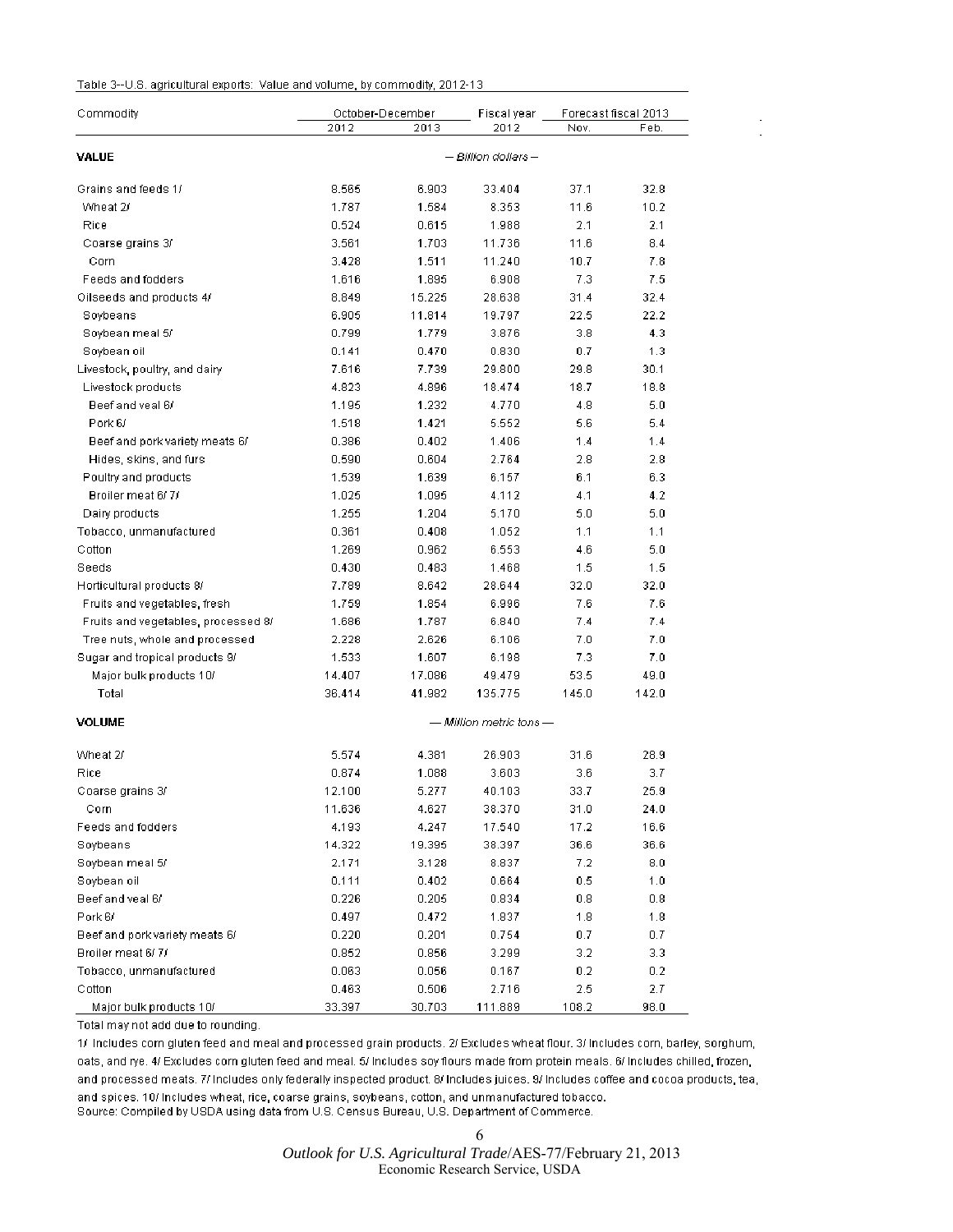# <span id="page-6-0"></span> **Regional Exports**

Agricultural exports in fiscal 2013 are forecast at \$142 billion, which is \$3.0 billion below the November forecast but remains a record. Increases in China and Columbia from the November forecast are more than offset by lower forecasts for Japan, South Korea, Hong Kong, Malaysia, Mexico, Caribbean, Peru, Egypt, and Nigeria.

# *Asia*

Exports to China are forecast up \$800 million to \$22 billion. As expected, exports of cotton and corn are down, compared with the first quarter last year, but soybean shipments have been very strong. Both unit values and the volume of soybean shipments from the United States are up, while shipments from Argentina and Brazil are down. Tree nut and poultry exports are also up for the first quarter and expected to register strong growth throughout the year. The forecasts for Hong Kong and Malaysia are lowered \$300 million and \$200 million respectively, but both remain above last year's record totals.

Japan is forecast \$1 billion lower than in November, at \$13.5 billion. This would be a decrease of nearly \$300 million from fiscal 2012. Corn exports are down for the first quarter as reduced U.S. shipments were replaced by Brazilian supplies, which is likely to continue. Reduced U.S. corn exports are also behind a \$500 million decrease in the forecast to South Korea. Total U.S. agricultural exports to South Korea are down 10 percent for the first quarter compared to the same period last year. A dramatic fall in corn shipments is only partially offset by increased soybean, pork, and horticultural exports. Strong Brazilian corn exports to South Korea are expected throughout the rest of the year and should largely replace U.S. supplies.

# *Western Hemisphere*

The forecast for Mexico is lowered \$500 million to \$18.5 billion. Though soybeans are off to a strong start, reduced corn prospects should lead to lower overall exports. Peru is forecast \$200 million lower than in November, at \$500 million. Overall Peruvian agricultural imports from all suppliers are up for the first quarter, but regional suppliers such as Argentina, Brazil, and Bolivia are the main beneficiaries. Shipments of U.S. wheat and cotton to Peru are expected to decline this year. The forecast for Colombia is raised \$300 million to \$1.1 billion. Shipments of rice, wheat, corn, and distillers dried grain are far surpassing last year's pace. Although Argentina remains the top agricultural product supplier to Colombia, demand for U.S. products is increasing. The forecast for the Dominican Republic is lowered \$200 million mostly due to lower corn export prospects.

# *Europe, Africa, and the Middle East*

North Africa is forecast \$800 million lower than in November, with the largest decrease in Egypt, which is forecast down \$600 million lower. Though total exports increased in the first quarter, mostly due to oilseed shipments, the forecast is lowered due to reduced grain export prospects. Nevertheless, the forecast for the year is still above last year by \$200 million. Nigeria is forecast down \$200 million and is now even with fiscal 2012. The Middle East is forecast down \$300 million, two thirds of which takes place in Turkey.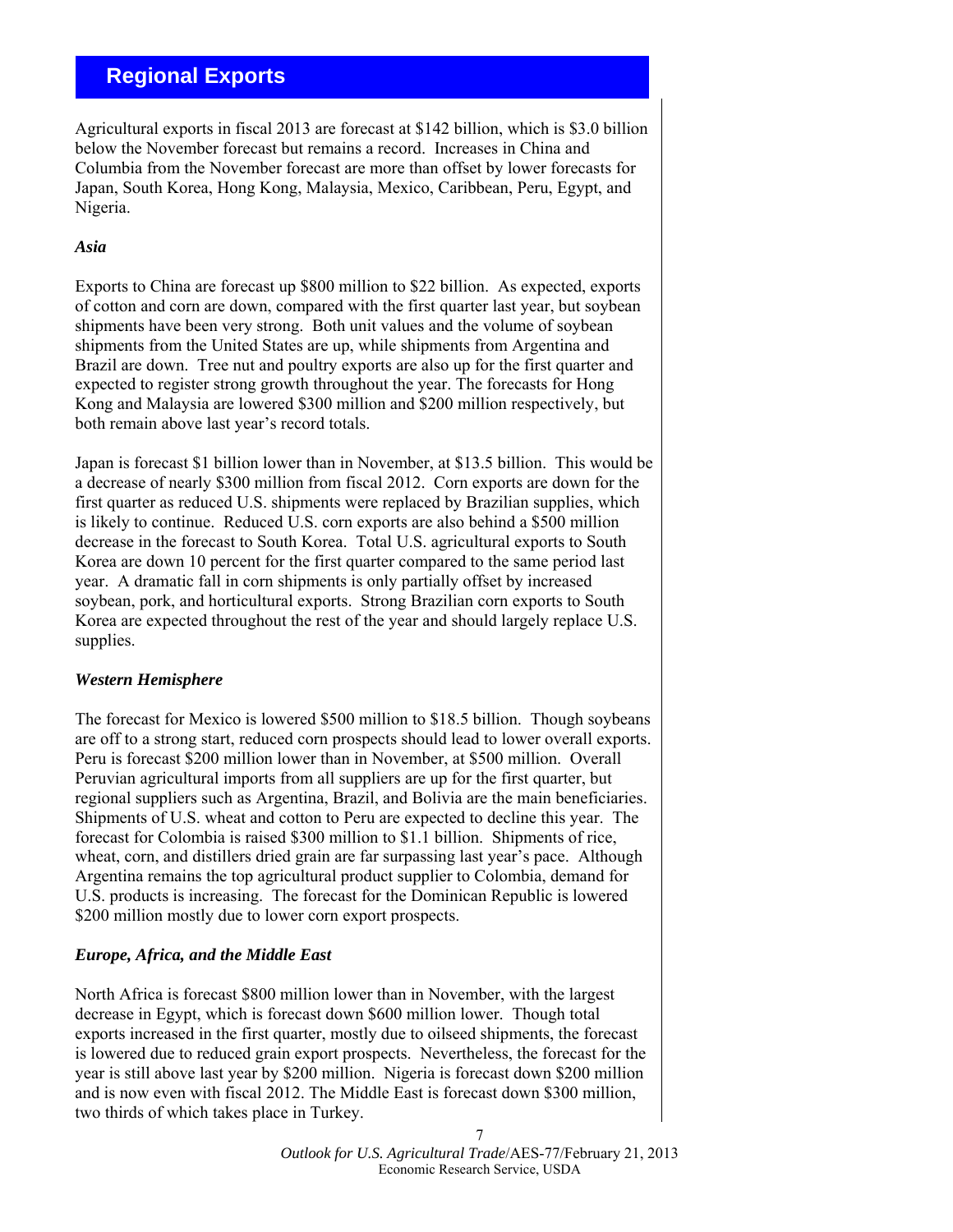#### <span id="page-7-0"></span>Table 4--U.S. agricultural exports: Value by region, 2012-13

|                               |        |                    |             | Share of | Forecast fiscal year |                    |  |
|-------------------------------|--------|--------------------|-------------|----------|----------------------|--------------------|--|
| Country and region 1/         |        | October-December   | Fiscal year | 2012     |                      | 2013               |  |
|                               | 2012   | 2013               | 2012        | total    | Nov.                 | Feb.               |  |
|                               |        | - Billion dollars- |             | Percent  |                      | - Billion dollars- |  |
| Asia                          | 5.724  | 6.019              | 60.382      | 44.5     | 61.6                 | 60.5               |  |
| East Asial                    | 4.882  | 4.967              | 49.825      | 36.7     | 50.0                 | 49.1               |  |
| Japan                         | 1.234  | 1.027              | 13.770      | 10.1     | 14.5                 | 13.5               |  |
| China                         | 2.265  | 2.738              | 23.359      | 17.2     | 21.2                 | 22.0               |  |
| Hong Kong                     | 0.326  | 0.362              | 3.381       | 2.5      | 4.0                  | 3.7                |  |
| Taiwan                        | 0.341  | 0.302              | 3.093       | 2.3      | 3.6                  | 3.6                |  |
| South Korea                   | 0.714  | 0.533              | 6.203       | 4.6      | 6.8                  | 6.3                |  |
| Southeast Asia                | 0.707  | 0.836              | 9.153       | 6.7      | 9.8                  | 9.6                |  |
| Indonesia                     | 0.165  | 0.168              | 2.470       | 1.8      | 2.5                  | 2.5                |  |
| Philippines                   | 0.167  | 0.176              | 2.304       | 1.7      | 2.4                  | 2.4                |  |
| Malaysia                      | 0.077  | 0.096              | 0.876       | 0.6      | 1.2                  | 1.0                |  |
| Thailand                      | 0.105  | 0.133              | 1.304       | 1.0      | 0.9                  | 0.9                |  |
| Vietnam                       | 0.134  | 0.196              | 1.500       | 1.1      | 1.6                  | 1.6                |  |
| South Asia                    | 0.135  | 0.217              | 1.404       | 1.0      | 1.8                  | 1.8                |  |
| India                         | 0.068  | 0.152              | 0.764       | 0.6      | 0.8                  | 0.8                |  |
| Western Hemisphere            | 3.973  | 4.305              | 50.770      | 37.4     | 53.6                 | 53.0               |  |
| North America                 | 3.081  | 3.043              | 38.898      | 28.6     | 40.0                 | 39.5               |  |
| Canada                        | 1.570  | 1.672              | 20.008      | 14.7     | 21.0                 | 21.0               |  |
| Mexico                        | 1.511  | 1.371              | 18.890      | 13.9     | 19.0                 | 18.5               |  |
| Caribbean                     | 0.244  | 0.352              | 3.426       | 2.5      | 3.9                  | 3.7                |  |
| Dominican Republic            | 0.080  | 0.148              | 1.044       | 0.8      | 1.3                  | 1.1                |  |
| Central America               | 0.332  | 0.323              | 3.557       | 2.6      | 4.3                  | 4.3                |  |
| South America                 | 0.317  | 0.587              | 4.889       | 3.6      | 5.4                  | 5.5                |  |
| Brazil                        | 0.036  | 0.047              | 0.509       | 0.4      | 0.7                  | 0.7                |  |
| Colombia                      | 0.045  | 0.174              | 0.843       | 0.6      | 0.8                  | 1.1                |  |
| Peru                          | 0.048  | 0.046              | 0.581       | 0.4      | 0.7                  | 0.5                |  |
| Venezuela                     | 0.087  | 0.132              | 1.527       | 1.1      | 1.7                  | 1.7                |  |
| Europe/Eurasia                | 0.923  | 1.382              | 11.293      | 8.3      | 12.7                 | 12.7               |  |
| European Union-27 2/          | 0.719  | 1.142              | 8.872       | 6.5      | 10.2                 | 10.2               |  |
| Other Europe 3/               | 0.054  | 0.067              | 0.470       | 0.3      | 0.4                  | 0.4                |  |
| FSU-12 4/                     | 0.149  | 0.173              | 1.952       | 1.4      | 2.1                  | 2.1                |  |
| Russia                        | 0.119  | 0.113              | 1.504       | 1.1      | 1.8                  | 1.8                |  |
| Middle East                   | 0.581  | 0.744              | 5.804       | 4.3      | 7.9                  | 7.6                |  |
| Turkey                        | 0.222  | 0.313              | 1.882       | 1.4      | 2.5                  | 2.3                |  |
| Saudi Arabia                  | 0.085  | 0.141              | 1.135       | 0.8      | 1.1                  | 1.1                |  |
| Africa                        | 0.390  | 0.422              | 5.681       | 4.2      | 7.8                  | 6.8                |  |
| North Africa                  | 0.161  | 0.198              | 2.977       | 2.2      | 4.5                  | 3.7                |  |
| Egypt                         | 0.057  | 0.111              | 1.785       | 1.3      | 2.6                  | 2.0                |  |
| Sub-Saharan Africa            | 0.229  | 0.225              | 2.704       | 2.0      | 3.3                  | 3.1                |  |
| Nigeria                       | 0.090  | 0.089              | 1.076       | 0.8      | 1.3                  | 1.1                |  |
| Oceania                       | 0.147  | 0.167              | 1.722       | 1.3      | 1.5                  | 1.5                |  |
| Trans-shipments via Canada 5/ | 0.039  | 0.000              | 0.122       | 0.1      | 0.1                  | 0.1                |  |
| Total                         | 11.776 | 13.040             | 135.830     | 100.0    | 145.0                | 142.0              |  |

Total may not add due to rounding.

1/ Projections are based primarily on trend or recent average growth analysis.

2/ The former EU-25 plus Romania and Bulgaria which acceded in January 2007.

3/ Major countries include Switzerland, Norway, Iceland, and former Yugoslav States.

4/ The former 15 Republics of the Soviet Union minus the three Baltic Republics.

5/ Trans-shipments through Canada have not been allocated to final destination, but are included in the total.

Source: Compiled by USDA using data from U.S. Census Bureau, U.S. Department of Commerce.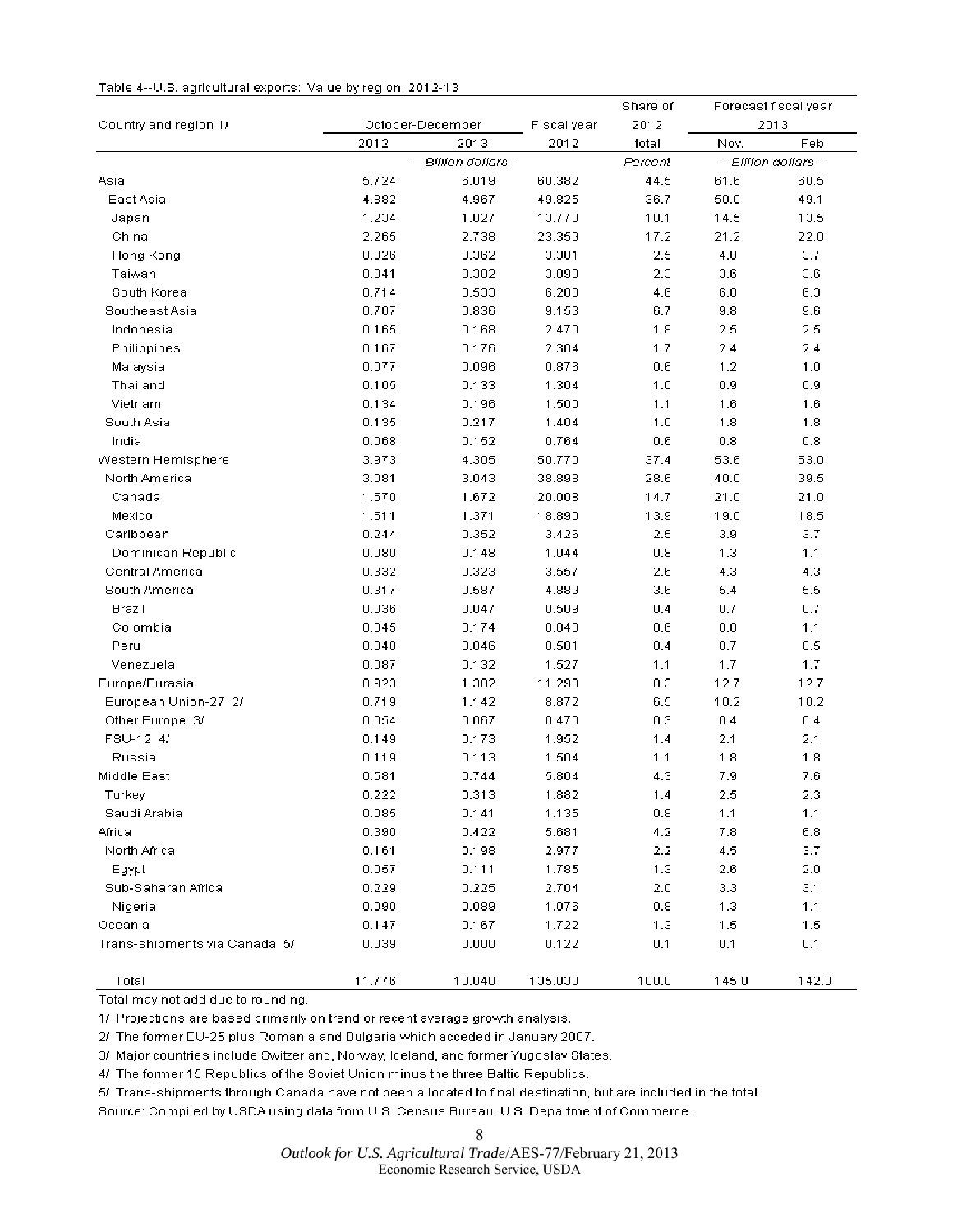# <span id="page-8-0"></span> **Import Products**

A sluggish domestic economy may restrain U.S. consumer spending in 2013, but demand for food imports is not expected to stray far from last year's pace. U.S. imports of agricultural products are projected to rise by around 9 percent to \$112.5 billion in fiscal 2013, only slightly slower than the increase in fiscal 2012. However, the forecast is down \$2.5 billion from November's \$115 billion level. This downward adjustment is largely attributed to lower commodity prices for imported tropical products, including vegetable oils. Prices for sugar, rubber, cocoa and coffee beans, coconut oil, and palm oil have fallen sharply in 2012 as world demand, particularly from Europe, has weakened. The projected 8.8-percent growth in U.S. agricultural import value in fiscal 2013 is only half a percentage point lower than 2012's 9.4 percent increase.

Although U.S. personal spending did not grow in 2012 for food and beverages consumed at home, spending for food services was up by 3.7 percent. Consumer spending for food consumed at home versus food consumed away from home (at food services) were about equal in 2012 at 50 percent each. In 2011, total U.S. spending for food and beverages amounted to \$1.3 trillion, of which \$654 billion was purchased from food stores for home consumption. In 2012, \$85 billion, or roughly 82 percent, of U.S. agricultural imports consisted of food products, almost twice as much as the \$43 billion in 2004.

Lower prices for tropical products are projected to cut \$4 billion from the previous \$32.3 billion forecast for imported sugar and tropical products as a group in fiscal 2013. The new 2013 forecast of \$28.3 billion is equal to 2012's value. As prices for coffee, cocoa, rubber, and sugar have fallen significantly in 2012, import volumes in 2013 are expected to continue to increase. Total U.S. import volume for agricultural products rose 9 percent in fiscal 2012 (as measured in metric tons). Although import volume for sugar is expected lower in 2013, shipments of cocoa, coffee, and rubber are all expected to expand, offsetting part of the effect of their lower prices on corresponding import values. The large imports of food thickeners from India that occurred in fiscal 2012 are expected to continue.

The \$45.8 projected value for imported horticultural products in 2013 is \$1.4 billion higher than the last estimate. U.S. demand for fruits, fresh vegetables, and wine appears to be stronger than earlier expected, based on their first-quarter values. Import volumes for fresh and processed fruits and vegetables are slightly ahead of 2012's first quarter pace as their unit values have declined somewhat, especially for fresh fruits. The projected \$14 billion import value for fresh and processed fruits is 17 percent larger than 2012's \$12 billion total, and higher U.S. disposable personal income is anticipated to maintain elevated levels of demand for wine, tree nuts, nursery stock, and essential oils this year.

Due to the reduced crops in the wake of the U.S. drought, larger imports of corn and other coarse grains are expected in fiscal 2013. Their higher prices also contribute to the 22-percent projected rise in import values for bulk grains, processed grain products, and feeds to an aggregate \$11.6 billion, up from \$9.5 billion in 2012. Bulk grains account for a big share of this increase, and the balance is from grain products and animal feeds and fodder. Similarly, the import forecast for oilseeds and their products is roughly 30 percent higher in fiscal 2013, partly due to higher prices (about 9 percent more than in 2012). As a result, the \$9.7 billion import bill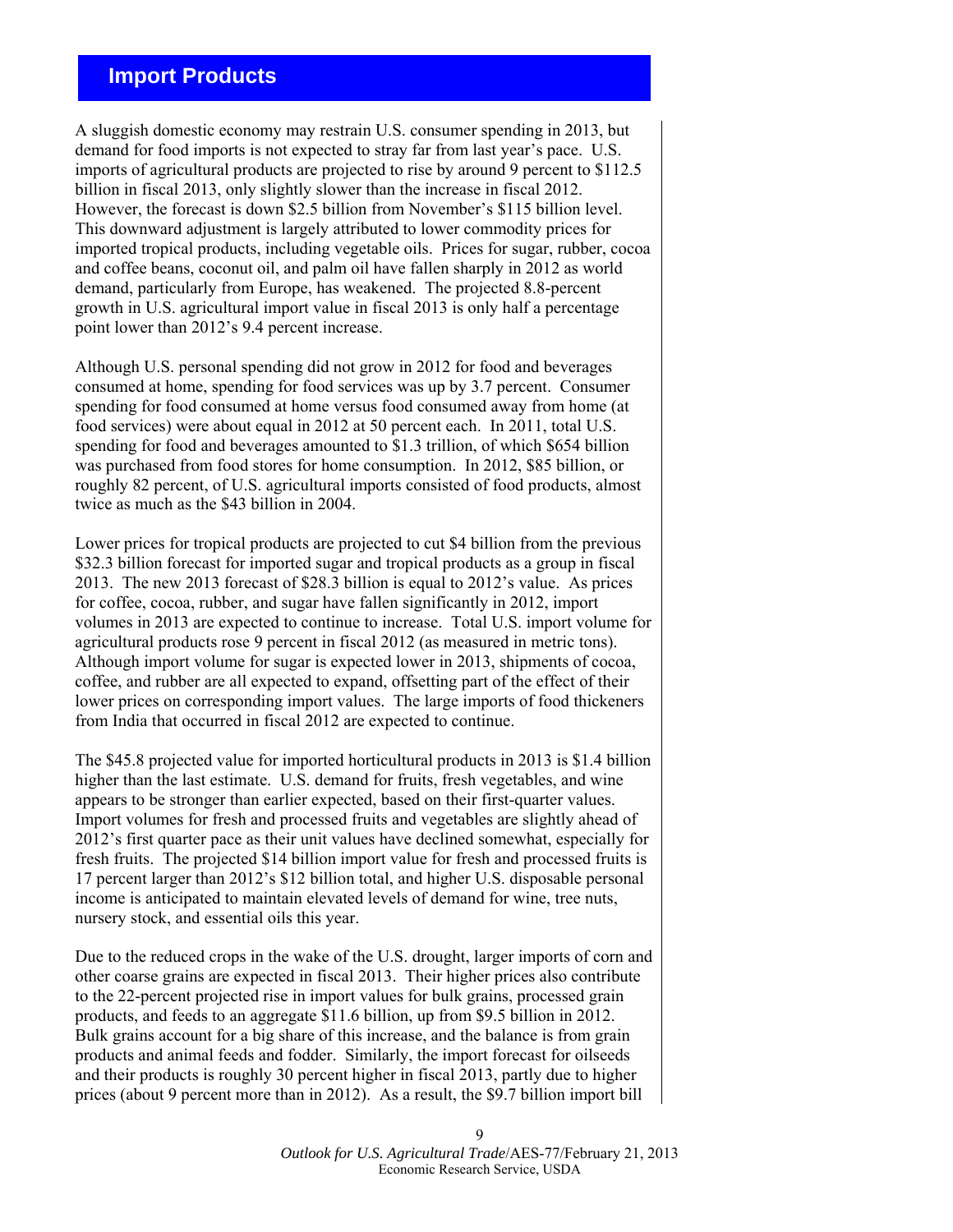expected in 2013 for oilseeds and products is 12 percent larger than in 2012. However, this forecast is \$300 million smaller than the last estimate because of lower prices for coconut and palm oils.

Projected beef imports are raised \$34 million as higher unit values offset slightly lower volumes. Due to expanded domestic pork production, pork imports are lowered \$43 million on smaller import volumes and unit values. Imported cattle are increased by \$106 million due to larger volume as domestic cattle supplies remain tight. Projected swine imports are reduced by 65,000 head as demand for Canadian hogs is expected to be weakened by greater U.S. pig production. The forecast for dairy imports is lowered due to reduced butter and cheese prices as domestic demand is anticipated to be weaker.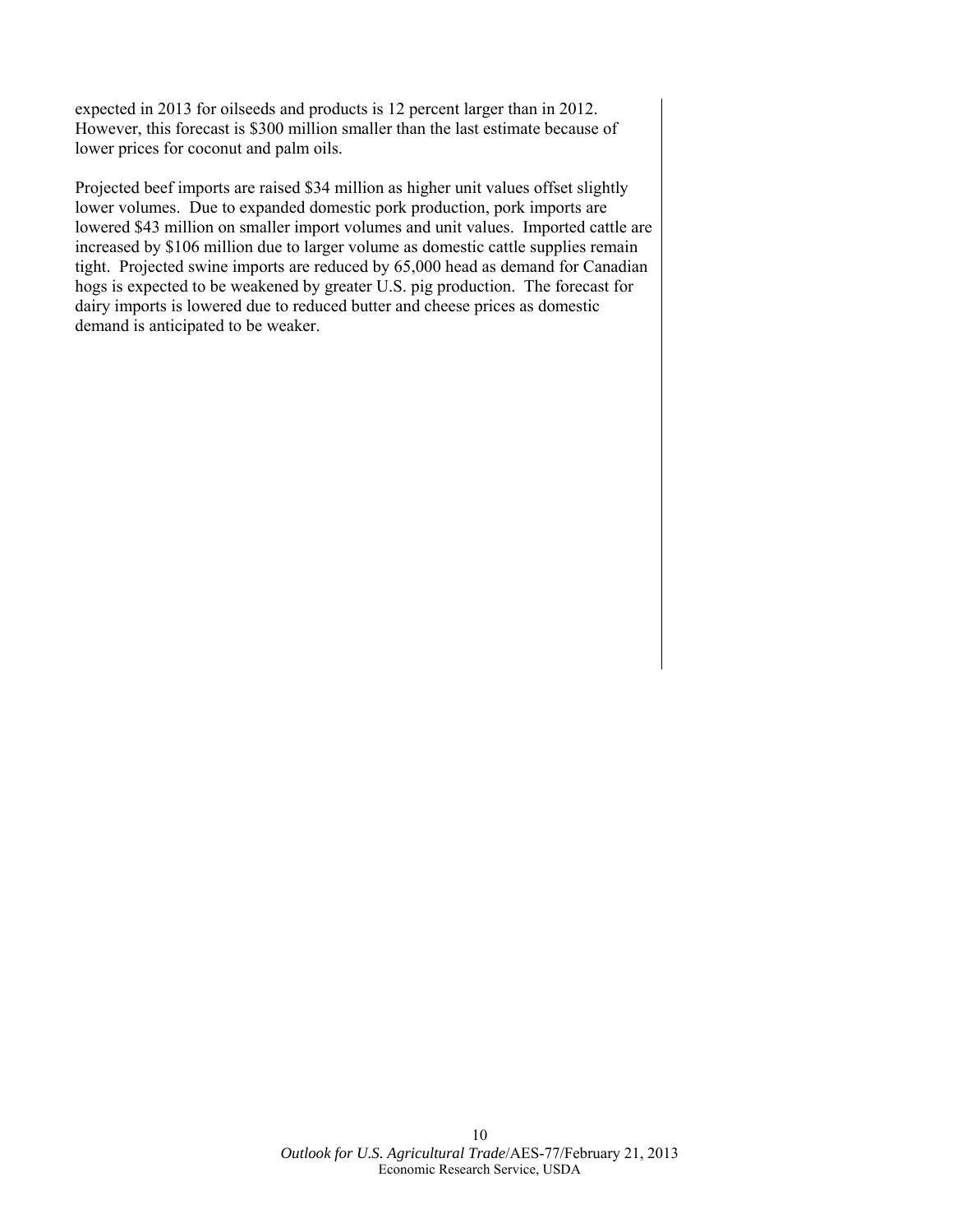|                               |        |                     | Forecast fiscal year |       |       |
|-------------------------------|--------|---------------------|----------------------|-------|-------|
| Commodity                     |        | October-December    | Fiscal year          |       | 2013  |
|                               | 2012   | 2013                | 2012                 | Nov.  | Feb.  |
|                               |        |                     |                      |       |       |
| <b>VALUE</b>                  |        | — Billion dollars — |                      |       |       |
| Livestock and dairy products  | 3.201  | 3.407               | 13.281               | 14.2  | 14.3  |
| Livestock and meats           | 2.244  | 2.410               | 9.653                | 10.3  | 10.3  |
| Cattle and calves             | 0.435  | 0.534               | 1.704                | 1.3   | 1.5   |
| Swine                         | 0.095  | 0.078               | 0.347                | 0.4   | 0.4   |
| Beef and veal                 | 0.725  | 0.775               | 3.623                | 4.1   | 4.1   |
| Pork                          | 0.355  | 0.342               | 1.334                | 1.3   | 1.3   |
| Dairy products                | 0.812  | 0.842               | 3.013                | 3.2   | 3.1   |
| Cheese                        | 0.324  | 0.357               | 1.060                | 1.1   | 1.1   |
| Grains and feed               | 2.481  | 2.921               | 9.515                | 11.6  | 11.6  |
| Grain products                | 1.509  | 1.575               | 5.749                | 6.2   | 6.2   |
| Oilseeds and products         | 2.268  | 2.117               | 8.654                | 10.0  | 9.7   |
| Vegetable oils                | 1.564  | 1.266               | 5.759                | 6.1   | 5.6   |
| Horticulture products         | 10.089 | 10.377              | 41.557               | 44.4  | 45.8  |
| Fruits, fresh                 | 1.705  | 1.761               | 7.618                | 8.0   | 8.4   |
| Fruits, processed             | 1.033  | 1.188               | 4.358                | 4.5   | 5.7   |
| Fruit juices                  | 0.460  | 0.511               | 1.762                | 1.9   | 1.9   |
| Nuts, whole and processed     | 0.516  | 0.470               | 1.801                | 2.0   | 2.0   |
| Vegetables, fresh             | 1.395  | 1.430               | 5.831                | 6.2   | 6.0   |
| Vegetables, processed         | 1.100  | 1.099               | 4.202                | 4.6   | 4.5   |
| Wine                          | 1.380  | 1.447               | 5.084                | 5.4   | 5.7   |
| Malt beer                     | 0.804  | 0.766               | 3.722                | 4.0   | 3.9   |
| Essential oils                | 0.626  | 0.590               | 2.569                | 2.7   | 2.7   |
| Cut flowers and nursery stock | 0.386  | 0.383               | 1.624                | 1.7   | 1.7   |
| Sugar and tropical products   | 7.098  | 5.708               | 28.318               | 32.3  | 28.3  |
| Sweeteners & products         | 1.355  | 1.164               | 5.223                | 5.5   | 4.6   |
| Confections                   | 0.357  | 0.378               | 1.461                | 1.6   | 1.6   |
| Cocoa and chocolate           | 1.064  | 0.992               | 4.117                | 4.5   | 4.5   |
| Coffee beans and products     | 2.225  | 1.461               | 7.789                | 8.3   | 7.4   |
| Rubber, natural               | 1.110  | 0.701               | 3.791                | 4.4   | 3.9   |
| Other imports 1/              | 0.357  | 0.463               | 2.048                | 2.5   | 2.8   |
|                               |        |                     |                      |       |       |
| Total agricultural imports    | 25.495 | 24.993              | 103.372              | 115.0 | 112.5 |
| VOLUME                        |        | Million metric tons |                      |       |       |
| Wine 2/                       | 0.322  | 0.331               | 1.202                | 1.4   | 1.3   |
| Malt beer 2/                  | 0.713  | 0.659               | 3.287                | 3.3   | 3.3   |
| Fruit juices 2/               | 0.937  | 1.163               | 3.591                | 3.8   | 4.0   |
| Cattle and calves 3/          | 0.665  | 0.638               | 2.331                | 1.9   | 2.0   |
| Swine 3/                      | 1.508  | 1.380               | 5.779                | 5.5   | 5.5   |
| Beef and veal                 | 0.152  | 0.152               | 0.744                | 0.8   | 0.8   |
| Pork                          | 0.093  | 0.090               | 0.354                | 0.4   | 0.3   |
| Fruits, fresh                 | 2.035  | 2.292               | 9.599                | 10.0  | 10.5  |
| Fruits, processed             | 0.328  | 0.391               | 1.502                | 1.6   | 1.8   |
| Vegetables fresh              | 1.420  | 1.473               | 5.696                | 5.9   | 5.9   |
| Vegetables, processed         | 0.823  | 0.828               | 3.202                | 3.4   | 3.4   |
| Vegetable oils                | 1.062  | 0.905               | 3.976                | 4.3   | 4.0   |
| Cocoa and chocolate           | 0.286  | 0.277               | 1.234                | 1.3   | 1.3   |
| Coffee beans                  | 0.385  | 0.337               | 1.539                | 1.6   | 1.6   |

<span id="page-10-0"></span>

| Table 5--U.S. agricultural imports: Value and volume, by commodity, 2012-13. |  |
|------------------------------------------------------------------------------|--|

Totals may not add due to rounding.

1/ Largely tobacco and planting seeds. 2/ Liquid volume is in billion liters. 3/ Million head.

Sources: U.S. Department of Agriculture and U.S. Census Bureau, U.S. Department of Commerce.

11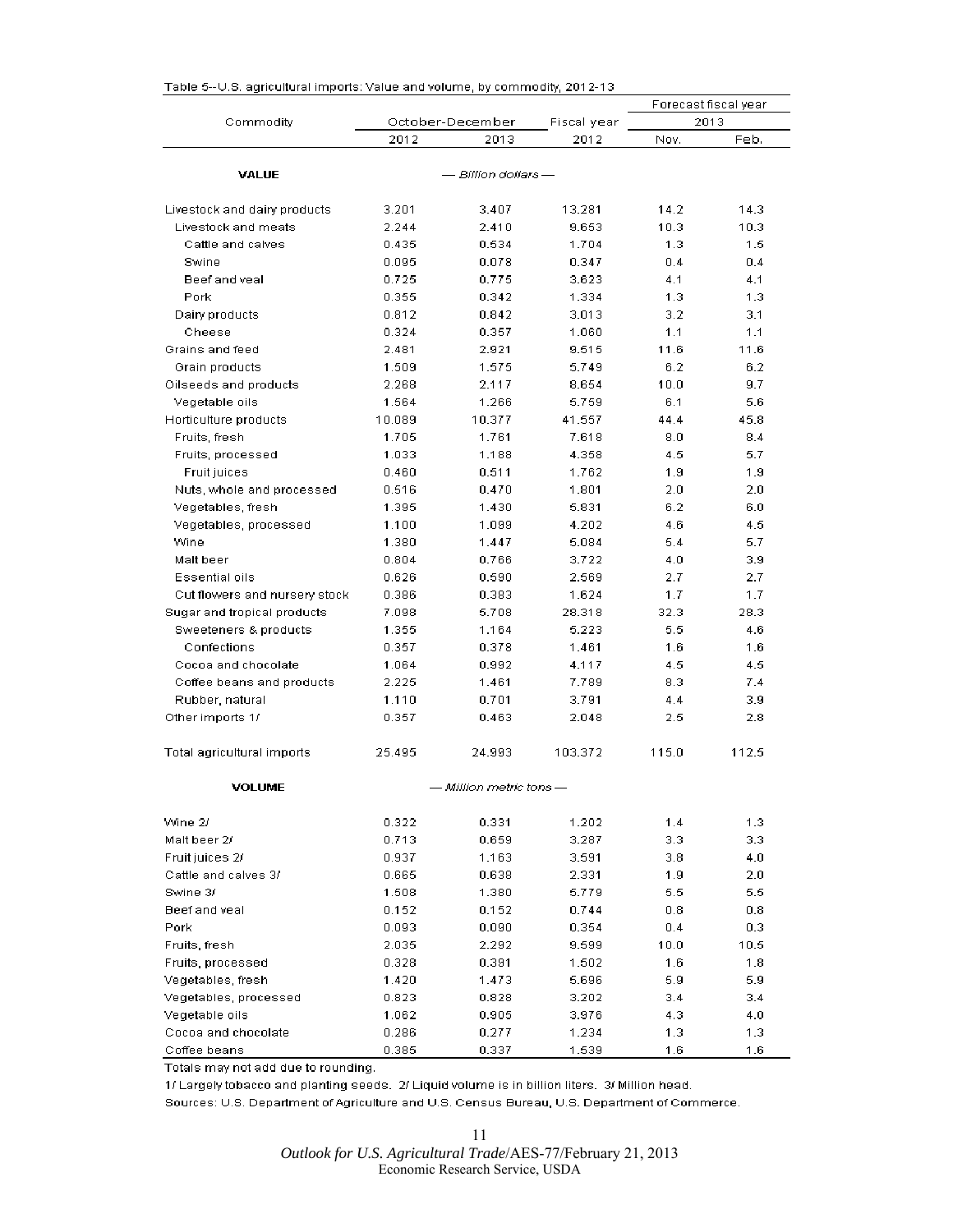# **Regional Imports**

Fifty-six percent of U.S. agricultural imports were purchased from developing countries in fiscal 2012. Among major trading partners, Mexico ranks second only to Canada as the top source of U.S. agricultural imports and is approaching Canada's level. This prospective convergence signals Mexico's emergence as the eventual single largest source of U.S. agricultural imports. Mexico's wide variety and selection of products, particularly tropical crops, is the driving force in the country's push to the top. U.S. demand for horticultural products—from avocados, strawberries, other berries, grapes, melons, mangos, citrus fruits, and pecans to tomatoes, peppers, cucumbers, squash, asparagus, and onions—are supplied in bulk quantities and lower prices year-round from Mexico. The geographic advantage of Mexico's planting areas conveniently matches Canada's proximity to U.S. markets.

Geographic distance and tropical crop production, especially horticultural commodities, similarly confer a comparative trade advantage to Central American farmers. Boosted by free trade agreements with the United States, Central American exports have exceeded Oceania's (Australia and New Zealand) exports to the United States over the past 2 years. Among the top suppliers in Central America are Guatemala, Costa Rica, and Honduras, whose major exports are bananas, pineapples, and melons, as well as coffee and sugar. Except for cocoa and vegetables, Central America rivals Mexico as a prime source for coffee and to a lesser extent, sugar. In fact, Central America as a group is the top supplier of U.S. coffee, followed by Brazil and Colombia.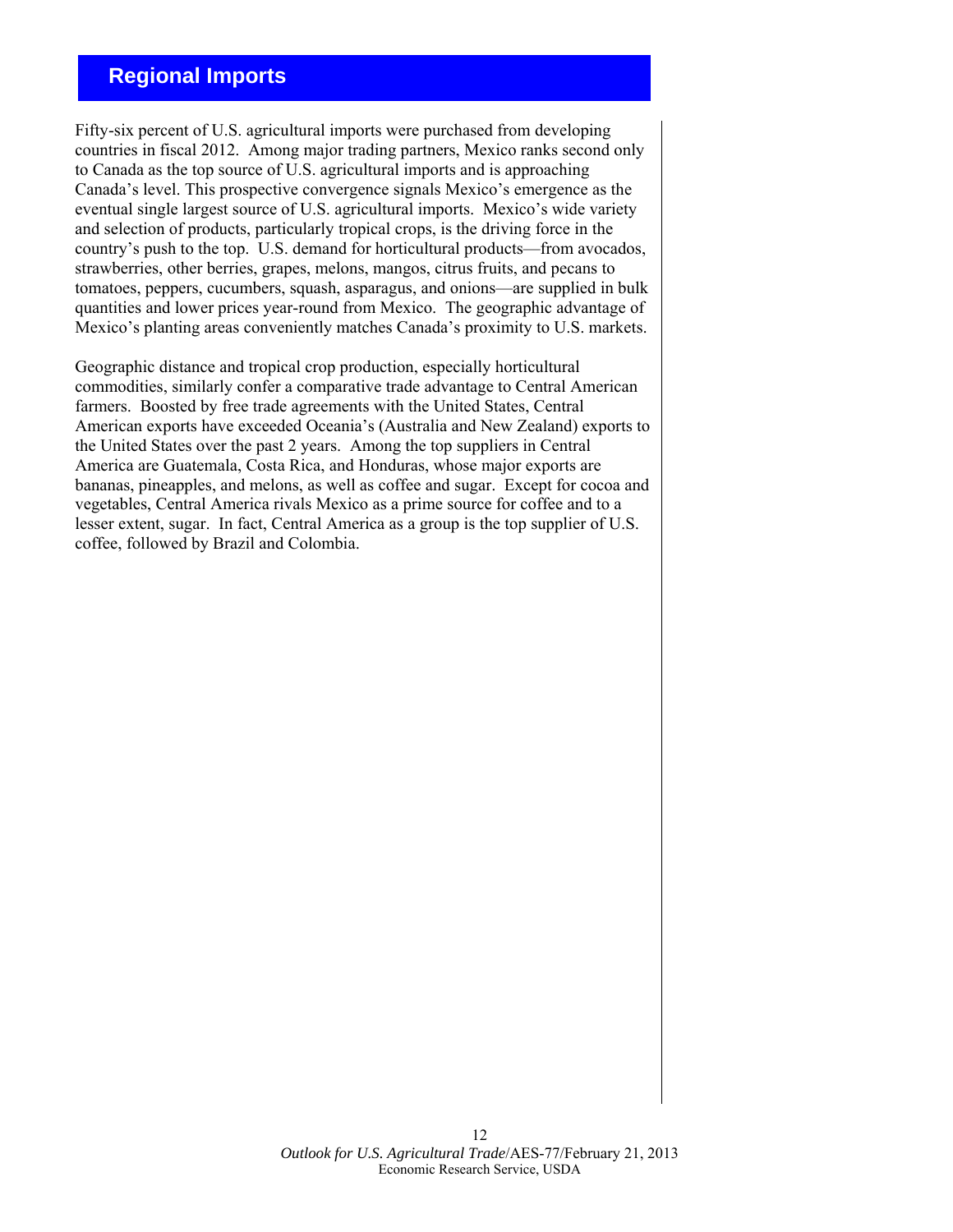|                       |        |                    |             | Share of | Forecast fiscal year |                    |  |
|-----------------------|--------|--------------------|-------------|----------|----------------------|--------------------|--|
| Region and country    |        | October-December   | Fiscal year | total    |                      | 2013               |  |
|                       | 2012   | 2013               | 2012        | 2012     | Nov.                 | Feb.               |  |
| <b>VALUE</b>          |        | - Billion dollars- |             | Percent  |                      | - Billion dollars- |  |
| Western Hemisphere    | 13.917 | 13.500             | 55.2        | 53.4     | 61.8                 | 60.5               |  |
| Canada                | 5.138  | 5.378              | 20.0        | 19.3     | 23.0                 | 22.0               |  |
| Mexico                | 3.709  | 3.828              | 16.3        | 15.7     | 17.5                 | 18.0               |  |
| Central America       | 0.932  | 1.005              | 5.2         | 5.0      | 5.8                  | 5.8                |  |
| Costa Rica            | 0.305  | 0.313              | 1.5         | 1.5      | 1.6                  | 1.6                |  |
| Guatemala             | 0.407  | 0.430              | 2.0         | 1.9      | 2.3                  | 2.2                |  |
| Other Central America | 0.220  | 0.263              | 1.7         | 1.6      | 1.9                  | 2.0                |  |
| Caribbean             | 0.099  | 0.096              | 0.6         | 0.6      | 0.7                  | 0.7                |  |
| South America         | 4.038  | 3.193              | 13.1        | 12.7     | 14.8                 | 14.0               |  |
| Argentina             | 0.485  | 0.449              | 1.7         | 1.7      | 2.0                  | 1.9                |  |
| Brazil                | 1.476  | 1.091              | 3.8         | 3.7      | 4.3                  | 4.0                |  |
| Chile                 | 0.421  | 0.379              | 2.5         | 2.4      | 2.8                  | 2.7                |  |
| Colombia              | 0.697  | 0.511              | 2.3         | 2.3      | 2.5                  | 2.5                |  |
| Other South America   | 0.960  | 0.763              | 2.8         | 2.7      | 3.2                  | 2.9                |  |
| Europe and Eurasia    | 4.632  | 4.813              | 17.7        | 17.1     | 18.9                 | 18.6               |  |
| European Union-27 1/  | 4.346  | 4.449              | 16.6        | 16.1     | 17.7                 | 17.2               |  |
| Other Europe          | 0.257  | 0.337              | 1.0         | 0.9      | 1.1                  | 1.3                |  |
| Asia                  | 5.190  | 4.724              | 22.2        | 21.5     | 24.8                 | 23.9               |  |
| East Asia             | 1.322  | 1.519              | 5.7         | 5.5      | 6.2                  | $6.6\,$            |  |
| China                 | 0.977  | 1.161              | 4.3         | 4.2      | 4.8                  | 5.2                |  |
| Other East Asia       | 0.345  | 0.358              | 1.3         | 1.3      | 1.4                  | 1.4                |  |
| Southeast Asia        | 2.980  | 2.358              | 10.9        | 10.6     | 12.3                 | 11.4               |  |
| Indonesia             | 1.106  | 0.790              | 3.7         | 3.5      | 4.0                  | 3.8                |  |
| Malaysia              | 0.560  | 0.442              | 2.0         | 2.0      | 2.3                  | 2.1                |  |
| Thailand              | 0.580  | 0.535              | 2.5         | 2.4      | 2.8                  | 2.6                |  |
| Other Southeast Asia  | 0.734  | 0.591              | 2.8         | 2.7      | 3.2                  | 2.9                |  |
| South Asia            | 0.888  | 0.848              | 5.6         | 5.5      | 6.3                  | 5.9                |  |
| India                 | 0.833  | 0.796              | 5.4         | 5.2      | 6.0                  | 5.6                |  |
| Oceania               | 1.043  | 1.204              | 4.9         | 4.7      | 5.8                  | 5.9                |  |
| Australia             | 0.589  | 0.709              | 2.6         | 2.5      | 3.1                  | 3.1                |  |
| New Zealand           | 0.394  | 0.462              | 2.2         | 2.1      | 2.5                  | 2.6                |  |
| Africa                | 0.513  | 0.529              | 2.4         | 2.3      | 2.7                  | 2.6                |  |
| Sub-Saharan Africa    | 0.445  | 0.450              | 2.1         | 2.0      | 2.4                  | 2.2                |  |
| Ivory Coast           | 0.147  | 0.162              | 0.8         | 0.8      | 1.1                  | 0.9                |  |
| Middle East           | 0.200  | 0.223              | 0.9         | 0.9      | 1.0                  | 1.0                |  |
| Turkey                | 0.116  | 0.131              | 0.6         | 0.5      | 0.6                  | 0.6                |  |
| World total           | 25.495 | 24.993             | 103.4       | 100.0    | 115.0                | 112.5              |  |

## <span id="page-12-0"></span>Table 6--U.S. agricultural imports: Value by region, 2012-13

Totals may not add due to rounding.

1/ The former EU-25 plus Romania and Bulgaria.

Sources: U.S. Department of Agriculture and U.S. Census Bureau, U.S. Department of Commerce.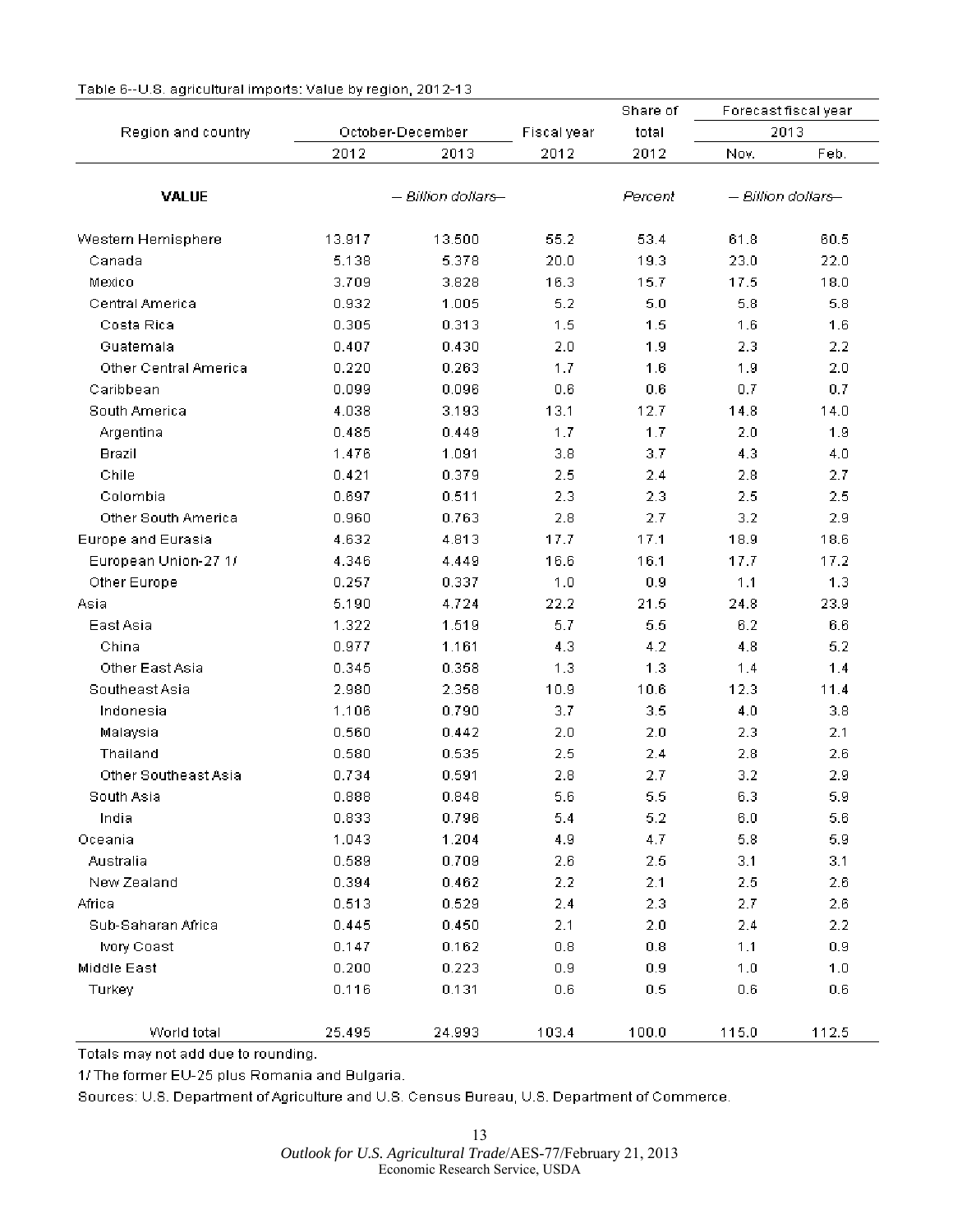# <span id="page-13-0"></span> **Reliability Tables**

## Table 7--Reliability of quarterly U.S. export projections, by commodity and quarter

|                               |      | Average forecast errors<br>Fiscal 2010-12 |         |     |      | Forecast accuracy<br>Fiscal 2010-12 |                          |                              |                              | Forecast |          |
|-------------------------------|------|-------------------------------------------|---------|-----|------|-------------------------------------|--------------------------|------------------------------|------------------------------|----------|----------|
| Commodity                     | Aug. | Nov.                                      | Feb.    | May | Aug. | Aug.                                | Nov.                     | Feb.                         | May                          | Aug.     | accuracy |
| <b>Export value</b>           |      |                                           | Percent |     |      |                                     | "X" if error < 5%        |                              |                              |          | Percent  |
| Grains and feeds              | 13   | 6                                         | 4       | 3   | 2    |                                     |                          | x                            | Χ                            | X        | 60       |
| Wheat                         | 18   | 6                                         | 9       | 4   | 4    |                                     |                          |                              | Χ                            | X        | 40       |
| Rice                          | 12   | 10                                        | 11      | 8   | 3    |                                     |                          |                              | $\overline{\phantom{0}}$     | X        | 20       |
| Coarse grains                 | 18   | 10                                        | 7       | 5   | 3    |                                     |                          |                              | X                            | X        | 40       |
| Corn                          | 16   | 9                                         | 7       | 6   | 3    |                                     |                          |                              |                              | X        | 20       |
| Feeds and fodders             | 9    | 8                                         | 8       | 3   | 1    |                                     |                          |                              | Χ                            | Χ        | 40       |
| Oilseeds and products         | 15   | 11                                        | 8       | 5   | 2    |                                     |                          |                              | Χ                            | X        | 40       |
| Soybeans                      | 17   | 9                                         | 9       | 6   | 3    |                                     |                          |                              |                              | X        | 20       |
| Soybean meal                  | 23   | 18                                        | 15      | 6   | 3    |                                     |                          | $\overline{a}$               | $\qquad \qquad \blacksquare$ | X        | 20       |
| Soybean oil                   | 20   | 10                                        | 4       | 6   | 3    |                                     |                          | Χ                            |                              | X        | 40       |
| Livestock, poultry, and dairy | 13   | 10                                        | 6       | 3   | 1    |                                     |                          | $\overline{\phantom{0}}$     | Χ                            | X        | 40       |
| Livestock products            | 10   | 6                                         | 4       | 3   | 1    |                                     | $\blacksquare$           | X                            | Χ                            | Χ        | 60       |
| Beef and veal                 | 20   | 12                                        | 8       | 6   | 1    |                                     | $\blacksquare$           | $\overline{\phantom{a}}$     |                              | Χ        | 20       |
| Pork                          | 6    | 4                                         | 5       | 2   | 4    |                                     | Χ                        | X                            | Χ                            | Χ        | 80       |
| Beef and pork variety meats   | 21   | 18                                        | 15      | 3   | 8    |                                     |                          | $\qquad \qquad \blacksquare$ | Χ                            |          | 20       |
| Hides, skins, and furs        | 14   | 13                                        | 12      | 12  | 7    |                                     |                          | $\overline{a}$               |                              |          | 0        |
| Poultry and products          | 8    | 9                                         | 10      | 6   | 4    |                                     |                          |                              | $\overline{\phantom{a}}$     | X        | 20       |
| <b>Broiler</b> meat           | 10   | 9                                         | 10      | 4   | 4    |                                     |                          | $\overline{a}$               | Χ                            | Χ        | 40       |
| Dairy products                | 29   | 25                                        | 17      | 12  | 6    |                                     | $\overline{\phantom{a}}$ | $\overline{\phantom{a}}$     |                              |          | 0        |
| Tobacco, unmanufactured       | 6    | 3                                         | 3       | 9   | 3    |                                     | X                        | X                            |                              | X        | 60       |
| Cotton                        | 23   | 17                                        | 8       | 3   | 1    | $\overline{a}$                      | $\overline{a}$           | $\overline{\phantom{0}}$     | x                            | X        | 40       |
| Planting seeds                | 10   | 7                                         | 7       | 7   | 5    | $\overline{a}$                      |                          | $\overline{\phantom{a}}$     |                              | X        | 20       |
| Horticultural products        | 3    | 4                                         | 3       | 1   | 1    | X                                   | Х                        | X                            | Χ                            | X        | 100      |
| Fruits and vegetables, fresh  | 4    | 4                                         | 3       | 2   | 1    | Χ                                   | X                        | X                            | X                            | X        | 100      |
| Fruits and veget., processed  | 3    | 3                                         | 3       | 3   | 2    | Χ                                   | X                        | X                            | X                            | X        | 100      |
| Tree nuts                     | 9    | 11                                        | 6       | 4   | 3    | $\overline{a}$                      | $\blacksquare$           | $\overline{\phantom{0}}$     | Χ                            | X        | 40       |
| Sugar and tropical products   | 9    | 5                                         | 5       | 3   | 3    |                                     | X                        | X                            | Χ                            | X        | 80       |
| Major bulk products           | 17   | 6                                         | 5       | 3   | 2    |                                     | $\overline{\phantom{a}}$ | X                            | Χ                            | X        | 60       |
| Total agricultural exports    | 10   | 7                                         | 4       | 2   | 1    |                                     | $\overline{\phantom{a}}$ | Χ                            | Χ                            | X        | 60       |
| Average error & accuracy      | 13   | g                                         | 7       | 5   | 3    | 10%                                 | 21%                      | 38%                          | 62%                          | 90%      | 44       |
|                               |      |                                           |         |     |      |                                     |                          |                              |                              |          |          |
| <b>Export volume</b>          |      |                                           |         |     |      |                                     |                          |                              |                              |          |          |
| Wheat                         | 8    | 3                                         | 9       | 5   | 3    |                                     | Х                        |                              | Х                            | X        | 60       |
| Rice                          | 11   | 13                                        | 12      | 7   | 2    |                                     |                          |                              |                              | Χ        | $20\,$   |
| Coarse grains                 | 13   | 8                                         | 8       | 7   | 1    |                                     |                          |                              |                              | X        | 20       |
| Corn                          | 13   | 8                                         | 8       | 7   | 1    |                                     |                          |                              | $\overline{\phantom{a}}$     | Χ        | 20       |
| Feeds and fodders             | 15   | 11                                        | 7       | 3   | 2    |                                     |                          |                              | x                            | X        | 40       |
| Soybeans                      | 7    | 8                                         | 8       | 5   | 3    |                                     |                          |                              | X                            | X        | 40       |
| Soybean meal                  | 11   | 8                                         | 6       | 2   | 2    |                                     |                          |                              | Χ                            | X        | 40       |
| Soybean oil                   | 11   | 7                                         | 14      | 10  | 5    |                                     |                          |                              |                              | X        | 20       |
| Beef and veal                 | 16   | 13                                        | 8       | 4   | 0    |                                     |                          |                              | X                            | X        | 40       |
| Pork                          | 4    | 4                                         | 2       | 2   | 4    | Χ                                   | X                        | X                            | Χ                            | X        | 100      |
| Beef and pork variety meats   | 18   | 13                                        | 14      | 4   | 4    |                                     |                          | $\overline{\phantom{a}}$     | Χ                            | X        | 40       |
| <b>Broiler</b> meat           | 7    | 6                                         | 4       | 6   | 2    |                                     | $\blacksquare$           | X                            |                              | X        | 40       |
| Tobacco, unmanufactured       | 0    | 0                                         | 0       | 0   | Ū    | X                                   | X                        | X                            | X                            | X        | 100      |
| Cotton                        | 10   | 12                                        | 11      | 8   | 2    |                                     |                          | $\blacksquare$               |                              | X        | 20       |
| Major bulk products           | 5    | 4                                         | 5       | 4   | 1    | Х                                   | X                        | Χ                            | Χ                            | X        | 100      |
| Average error & accuracy      | 10   | 8                                         | 8       | 5   | 2    | 20%                                 | 27%                      | 27%                          | 60%                          | 100%     | 47       |

- = Error exceeds 5 percent.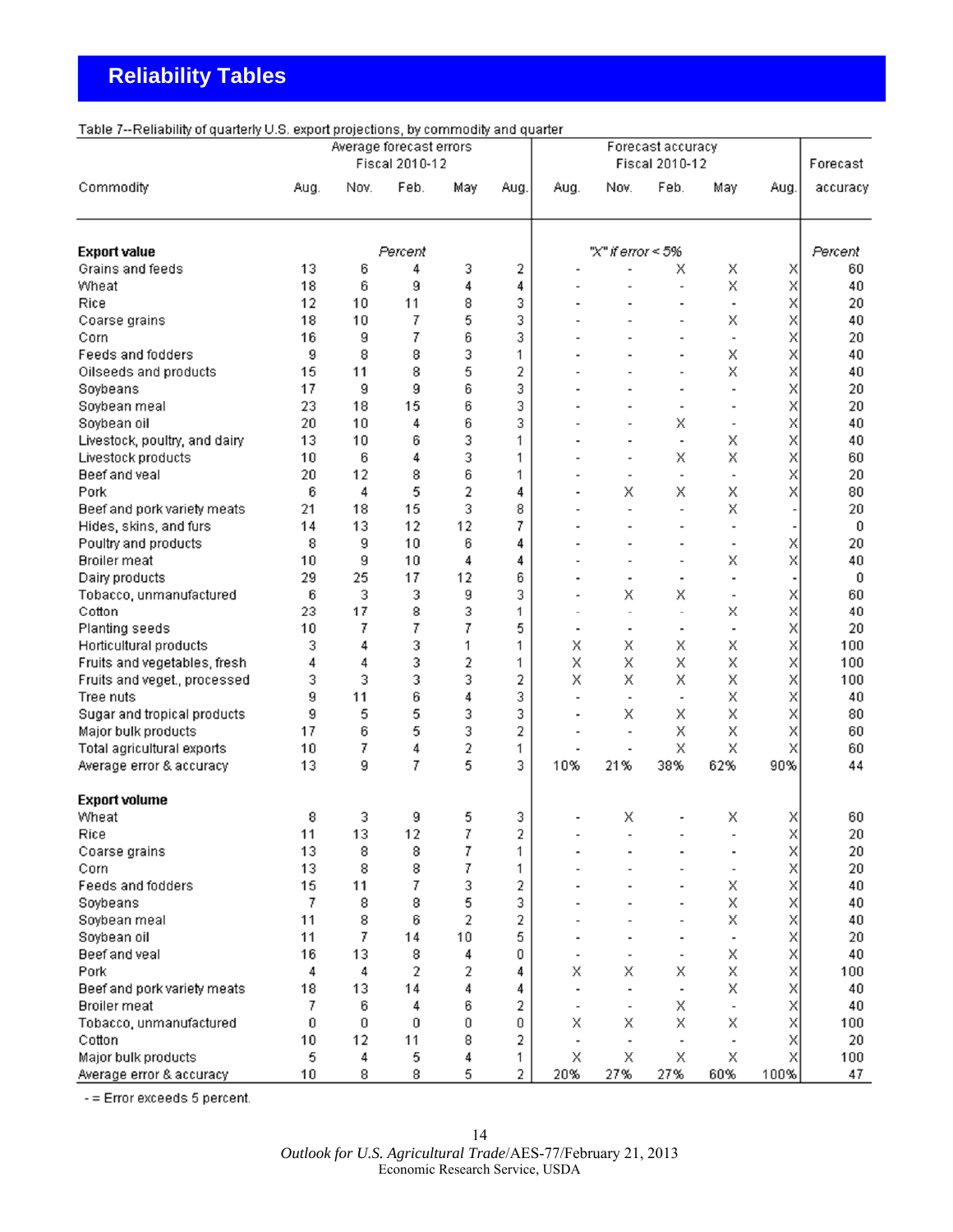| Table 8--Reliability of quarterly U.S. export projections, by country and quarter |  |
|-----------------------------------------------------------------------------------|--|
|-----------------------------------------------------------------------------------|--|

|                            |      |      | Average forecast errors |     |          |                |                          | Forecast accuracy        |                |      |             |
|----------------------------|------|------|-------------------------|-----|----------|----------------|--------------------------|--------------------------|----------------|------|-------------|
|                            |      |      | Fiscal 2010-12          |     |          |                |                          | Fiscal 2010-12           |                |      | Forecast    |
| Country/region             | Aug. | Nov. | Feb.                    | May | Aug.     | Aug.           | Nov.                     | Feb.                     | May            | Aug. | accuracy    |
| <b>Export value</b>        |      |      | Percent                 |     |          |                |                          | "X" if error ≤ 5%        |                |      |             |
| Asia                       | 14   | 10   | 8                       | 4   | 1        |                |                          |                          | X              | X    | 40          |
| East Asia                  | 15   | 12   | 9                       | 4   | 2        |                |                          | $\overline{a}$           | x              | Χ    | 40          |
| Japan                      | 8    | 3    | 3                       | 3   | 0        |                | x                        | x                        | x              | X    | 80          |
| China                      | 24   | 22   | 17                      | 11  | 6        |                |                          | ÷                        |                |      | 0           |
| Hong Kong                  | 19   | 11   | 10                      | 9   | 4        |                |                          | $\overline{a}$           | $\overline{a}$ | Χ    | 20          |
| Taiwan                     | 13   | 8    | 7                       | 5   | 6        |                |                          |                          | x              |      | 20          |
| South Korea                | 17   | 12   | 12                      | 9   | 3        |                |                          |                          |                | Χ    | 20          |
| Southeast Asia             | 17   | 12   | 10                      | 6   | 2        |                |                          |                          |                | Χ    | 20          |
| Indonesia                  | 23   | 19   | 14                      | 8   | 3        |                |                          |                          |                | Χ    | 20          |
| Philippines                | 16   | 14   | 11                      | 6   | 1        |                |                          |                          |                | X    | 20          |
| Malaysia                   | 20   | 12   | 12                      | 8   | 7        |                |                          |                          | $\overline{a}$ |      | $\mathbf 0$ |
| Thailand                   | 20   | 16   | 6                       | 5   | 5        |                |                          | $\overline{a}$           | x              | X    | 40          |
| Vietnam                    | 50   | 50   | 6                       | 0   | 3        |                |                          | $\overline{a}$           | x              | Χ    | 40          |
| South Asia                 | 30   | 33   | 33                      | 21  | 17       |                |                          | $\overline{a}$           | $\overline{a}$ |      | 0           |
| India                      | 50   | 50   | 7                       | 7   | 7        |                |                          | $\overline{\phantom{a}}$ |                |      | 0           |
| Western Hemisphere         | 7    | 5    | 2                       | 1   | 1        |                | X                        | x                        | ×              | x    | 80          |
| North America              | 7    | 5    | 3                       | 1   | 1        |                | X                        | X                        | x              | Χ    | 80          |
| Canada                     | 6    | 5    | 3                       | 1   | 1        | $\overline{a}$ | x                        | X                        | x              | Χ    | 80          |
| Mexico                     | 11   | 7    | 4                       | 2   | 2        | $\overline{a}$ | $\overline{\phantom{0}}$ | x                        | x              | X    | 60          |
| Caribbean                  | 4    | 3    | 5                       | 8   | 3        | x              | x                        | X                        | $\overline{a}$ | Χ    | 60          |
| Dominican Republic         | 60   | 60   | 18                      | 10  | 10       | $\overline{a}$ | $\overline{\phantom{a}}$ | $\overline{\phantom{a}}$ | $\overline{a}$ |      | 0           |
| Central America            | 9    | 5    | 3                       | 3   | 3        | $\overline{a}$ | X                        | X                        | X              | X    | 80          |
| South America              | 16   | 10   | 6                       | 5   | 3        |                | $\overline{a}$           | $\overline{a}$           | X              | X    | 40          |
| Brazil                     | 24   | 24   | 20                      | 28  | 8        |                |                          | $\overline{a}$           | $\overline{a}$ |      | 0           |
| Colombia                   | 29   | 31   | 22                      | 13  | 4        |                |                          | $\overline{a}$           | $\overline{a}$ | x    | 20          |
| Peru                       | 75   | 75   | 31                      | 0   | 0        |                |                          | $\overline{a}$           | x              | Χ    | 40          |
| Venezuela                  | 12   | 10   | 9                       | 10  | 3        |                |                          | $\overline{a}$           | $\overline{a}$ | X    | 20          |
| Europe and Eurasia         | 13   | 10   | 3                       | 4   | 3        |                |                          | X                        | X              | X    | 60          |
| European Union-27          | 18   | 15   | 8                       | 3   | 2        |                |                          | $\overline{a}$           | x              | Χ    | 40          |
| Other Europe               | 15   | 23   | 23                      | 30  | 13       |                |                          | ٠                        | $\overline{a}$ |      | 0           |
| <b>FSU-12</b>              | 12   | 14   | 17                      | 14  | 6        |                |                          |                          |                |      | 0           |
| Russia                     | 17   | 20   | 19                      | 16  | 9        |                |                          | $\overline{a}$           |                |      | $\mathbf 0$ |
| Middle East                | 21   | 11   | 9                       | 7   | 5        |                |                          |                          |                | Χ    | 20          |
| Turkey                     | 31   | 16   | 16                      | 10  | 7        |                |                          |                          |                |      | 0           |
| Saudi Arabia               | 16   | 19   | 19                      | 7   | 3        |                |                          |                          |                | Χ    | 20          |
| Africa                     | 22   | 15   | 7                       | 8   | 7        |                |                          |                          |                |      | 0           |
| North Africa               | 39   | 27   | 14                      | 13  | 9        |                |                          |                          |                |      | 0           |
| Egypt                      | 32   | 19   | 11                      | 8   | 4        |                |                          |                          |                | X    | 20          |
| Sub-Saharan Africa         | 14   | 8    | 6                       | 6   | 8        |                |                          | $\overline{a}$           |                |      | 0           |
| Nigeria                    | 59   | 50   | 0                       | 0   | $\Omega$ |                |                          | X                        | x              | X    | 60          |
| Oceania                    | 13   | 11   | 9                       | 9   | 4        |                |                          | $\overline{a}$           |                | Χ    | 20          |
| Transshipments via Canada  | 56   | 89   | 89                      | 89  | 89       |                |                          |                          |                |      | 0           |
| Average error and accuracy | 23   | 21   | 13                      | 10  | 7        | 2%             | 14%                      | 21%                      | 38%            | 64%  | 28          |

- = Error exceeds 5 percent.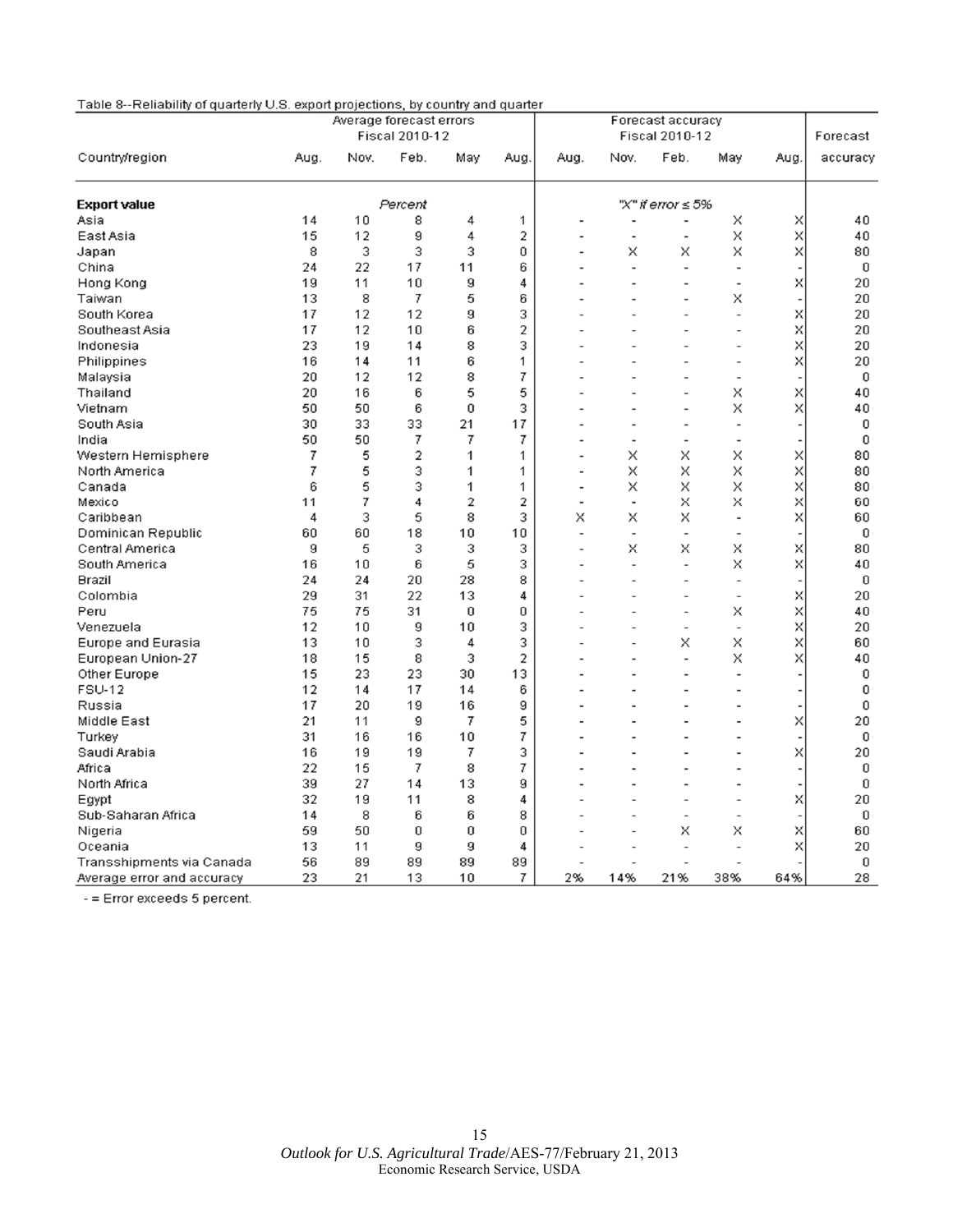| Table 9--Reliability of quarterly U.S. import projections, by commodity and quarter |  |  |
|-------------------------------------------------------------------------------------|--|--|
|-------------------------------------------------------------------------------------|--|--|

|                               | Average forecast errors<br>Fiscal 2010-12 |      |         |     | Forecast accuracy<br>Fiscal 2010-12 |                              |                          |                          |                          | Forecast |          |
|-------------------------------|-------------------------------------------|------|---------|-----|-------------------------------------|------------------------------|--------------------------|--------------------------|--------------------------|----------|----------|
| Commodity                     | Aug.                                      | Nov. | Feb.    | May | Aug.                                | Aug.                         | Nov.                     | Feb.                     | May                      | Aug.     | accuracy |
| <b>Import value</b>           |                                           |      | Percent |     |                                     |                              |                          | "X" if error ≤ 5%        |                          |          | Percent  |
| Livestock, dairy, and poultry | 7                                         | 4    | 3       | 1   | 1                                   |                              | Х                        | X                        | X                        | X        | 80       |
| Livestock and meats           | 5                                         | 3    | 2       | 2   | 2                                   | Х                            | X                        | X                        | X                        | X        | 100      |
| Cattle and calves             | 8                                         | 6    | 6       | 6   | 4                                   | $\overline{\phantom{0}}$     |                          | $\overline{\phantom{a}}$ |                          | X        | 20       |
| Swine                         | 19                                        | 11   | 11      | 11  | 11                                  |                              |                          | $\overline{\phantom{a}}$ |                          |          | 0        |
| Beef and yeal                 | 9                                         | 7    | 5       | 4   | 3                                   |                              |                          | x                        | X                        | X        | 60       |
| Pork                          | 11                                        | 8    | 6       | 8   | 3                                   |                              |                          | $\overline{\phantom{a}}$ |                          | X        | 20       |
| Dairy products                | 16                                        | 12   | 7       | 3   | 0                                   |                              |                          | $\overline{a}$           | X                        | Χ        | 40       |
| Cheese                        | 16                                        | 6    | 6       | 3   | 3                                   | $\overline{a}$               |                          | $\overline{\phantom{a}}$ | X                        | X        | 40       |
| Grains and feed               | 6                                         | 3    | 3       | 2   | 1                                   | $\overline{\phantom{0}}$     | X                        | X                        | X                        | Χ        | 80       |
| Grain products                | 4                                         | 3    | 4       | 2   | 1                                   | X                            | X                        | Χ                        | X                        | X        | 100      |
| Oilseeds and products         | 18                                        | 16   | 14      | 7   | 4                                   | $\overline{\phantom{0}}$     |                          | $\overline{\phantom{a}}$ |                          | X        | 20       |
| Vegetable oils                | 19                                        | 18   | 11      | 7   | 3                                   | $\blacksquare$               |                          | $\overline{\phantom{a}}$ |                          | X        | 20       |
| Horticulture products         | 4                                         | 3    | 3       | 1   | 1                                   | X                            | X                        | Χ                        | X                        | X        | 100      |
| Fruits, fresh                 | 4                                         | 4    | 2       | 3   | 0                                   | Х                            | X                        | X                        | Χ                        | X        | 100      |
| Fruits, preserved             | 20                                        | 16   | 11      | 5   | 4                                   |                              |                          | $\overline{\phantom{a}}$ | X                        | X        | 40       |
| Fruit juices                  | 30                                        | 25   | 20      | 8   | 6                                   |                              |                          | $\overline{\phantom{a}}$ |                          |          | 0        |
| Nuts and preparations         | 16                                        | 14   | 12      | 4   | 4                                   |                              |                          | $\overline{\phantom{a}}$ | X                        | X        | 40       |
| Vegetables, fresh             | 7                                         | 8    | 8       | 3   | 2                                   | $\overline{\phantom{a}}$     |                          | $\overline{\phantom{a}}$ | X                        | Χ        | 40       |
| Vegetables, processed         | 3                                         | 2    | 2       | 2   | 2                                   | X                            | X                        | Χ                        | Χ                        | X        | 100      |
| Wine                          | 5                                         | 4    | 5       | 3   | 1                                   | X                            | X                        | X                        | Χ                        | Χ        | 100      |
| Malt beer                     | 5                                         | 2    | 1       | 2   | 4                                   | X                            | X                        | X                        | X                        | X        | 100      |
| Essential oils                | 7                                         | 3    | 3       | 1   | 4                                   | $\overline{a}$               | X                        | X                        | X                        | X        | 80       |
| Cut flowers and nursery stock | 2                                         | 2    | 2       | 2   | 0                                   | Х                            | X                        | X                        | X                        | Χ        | 100      |
| Sugar and tropical products   | 10                                        | 12   | 11      | 6   | 4                                   | $\qquad \qquad \blacksquare$ |                          | $\overline{\phantom{a}}$ |                          | X        | 20       |
| Sweeteners and products       | 34                                        | 31   | 32      | 9   | 10                                  | $\qquad \qquad \blacksquare$ |                          | $\blacksquare$           |                          |          | 0        |
| Confections                   | 5                                         | 3    | 3       | 0   | 0                                   | X                            | X                        | X                        | X                        | Χ        | 100      |
| Cocoa and products            | 9                                         | 11   | 11      | 12  | 8                                   |                              |                          | $\overline{\phantom{a}}$ |                          |          | 0        |
| Coffee beans and products     | 17                                        | 15   | 15      | 8   | 5                                   |                              |                          |                          |                          | X        | 20       |
| Natural rubber                | 24                                        | 30   | 26      | 22  | 13                                  |                              |                          | $\overline{a}$           |                          |          | 0        |
| Other imports                 | 10                                        | 9    | 11      | 4   | 2                                   |                              |                          | $\overline{a}$           | X                        | X        | 40       |
| Total agricultural imports    | 6                                         | 4    | 4       | 3   | 2                                   |                              | X                        | X                        | X                        | X        | 80       |
| Average error and accuracy    | 11                                        | 10   | 8       | 5   | 3                                   | 29%                          | 42%                      | 45%                      | 65%                      | 84%      | 53       |
|                               |                                           |      |         |     |                                     |                              |                          |                          |                          |          |          |
| <b>Import volume</b>          |                                           |      |         |     |                                     |                              |                          |                          |                          |          |          |
| Wine (HL)                     | 13                                        | 6    | 6       | 0   | 0                                   |                              |                          |                          | Χ                        | ×        | 40       |
| Malt beer (HL)                | 5                                         | 1    | 2       | 4   | 3                                   | Χ                            | Χ                        | x                        | Χ                        | Χ        | 100      |
| Fruit juices (HL)             | 12                                        | 13   | 11      | 2   | 1                                   | $\overline{\phantom{a}}$     | $\overline{\phantom{a}}$ | $\overline{\phantom{a}}$ | Χ                        | X        | 40       |
| Cattle and calves             | 6                                         | 7    | 7       | 12  | 3                                   | $\overline{\phantom{a}}$     | $\overline{\phantom{a}}$ | $\overline{\phantom{a}}$ |                          | X        | 20       |
| Swine                         | 4                                         | 2    | 1       | 1   | 1                                   | X                            | X                        | X                        | X                        | X        | 100      |
| Beef and veal                 | 23                                        | 14   | 9       | 5   | 5                                   | $\overline{\phantom{a}}$     | $\overline{\phantom{a}}$ | $\overline{\phantom{a}}$ | X                        | X        | 40       |
| Pork                          | 0                                         | 0    | 8       | 8   | 8                                   | X                            | X                        |                          |                          |          | 40       |
| Fruits--fresh                 | 1                                         | 2    | 2       | 4   | 2                                   | Х                            | X                        | X                        | X                        | ×        | 100      |
| Fruits--processed             | g                                         | 4    | 2       | 2   | 2                                   |                              | X                        | X                        | X                        | X        | 80       |
| Vegetables--fresh             | 6                                         | 7    | 6       | 6   | 1                                   | $\bar{ }$                    | $\overline{\phantom{a}}$ |                          |                          | X        | 20       |
| Vegetables--processed         | 4                                         | 2    | 2       | 1   | 1                                   | X                            | X                        | X                        | X                        | X        | 100      |
| Vegetable oils                | 3                                         | 3    | 3       | 5   | 3                                   | X                            | X                        | X                        | X                        | X        | 100      |
| Cocoa and products            | 8                                         | 8    | 6       | 11  | 6                                   |                              |                          | $\overline{\phantom{a}}$ | $\overline{\phantom{a}}$ |          | 0        |
| Coffee beans and products     | 10                                        | 5    | 7       | 5   | 2                                   |                              | X                        | $\overline{\phantom{a}}$ | X                        | X        | 60       |
| Average error and accuracy    | 7                                         | 5    | 5       | 5   | 3                                   | 43%                          | 57%                      | 43%                      | 71%                      | 86%      | 60       |

- = Error exceeds 5 percent. HL = hectoliters.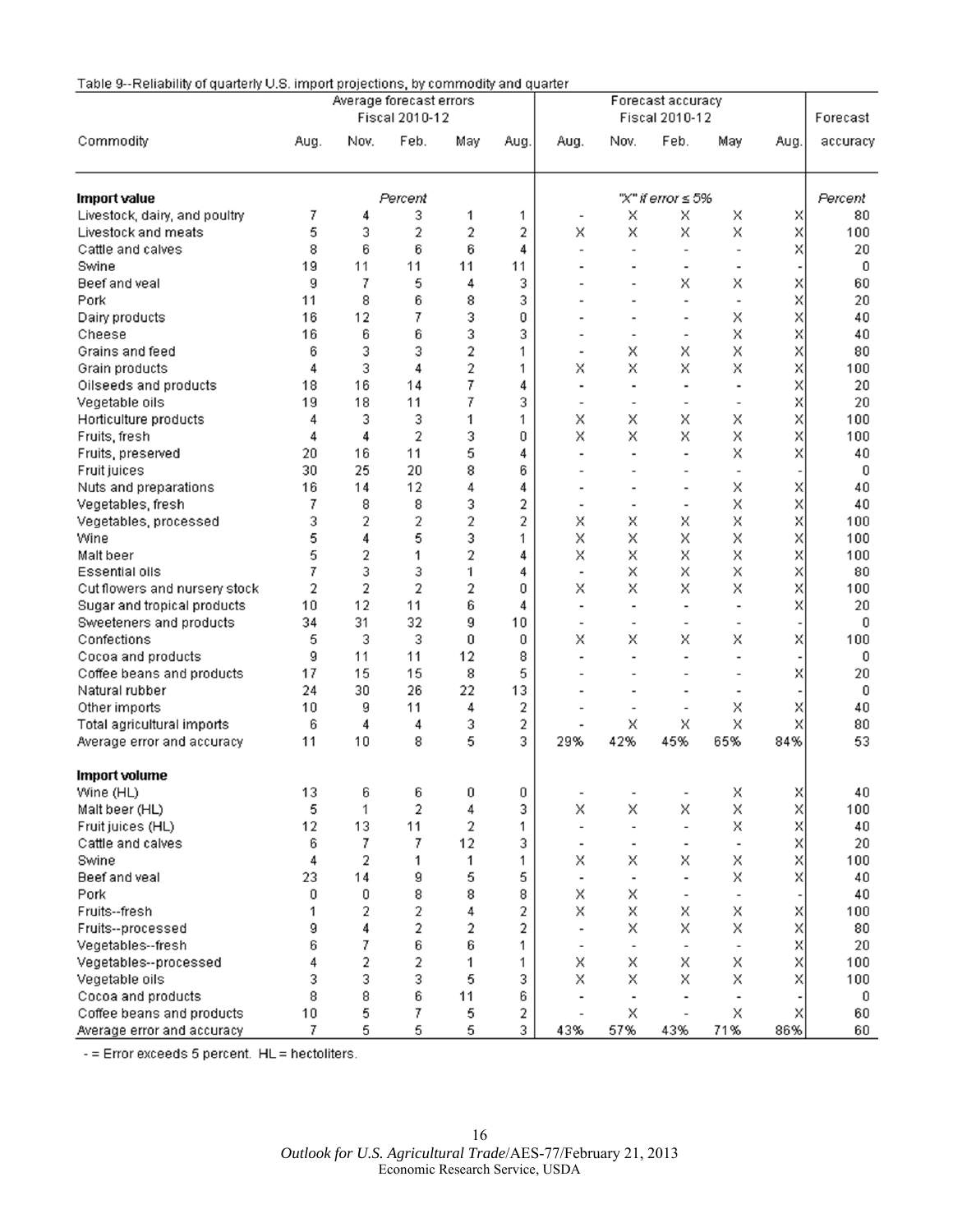| Country/region           | Average forecast errors<br>Fiscal 2010-12 |                |      |     |      | Forecast accuracy<br>Fiscal 2010-12 |                              |                          |                |      | Forecast |
|--------------------------|-------------------------------------------|----------------|------|-----|------|-------------------------------------|------------------------------|--------------------------|----------------|------|----------|
|                          | Aug.                                      | Nov.           | Feb. | May | Aug. | Aug.                                | Nov.                         | Feb.                     | May            | Aug. | accuracy |
| <b>Import value</b>      | Percent                                   |                |      |     |      | "X" if error $\leq 5\%$             |                              |                          |                |      | Percent  |
| Western Hemisphere       | 6                                         | 4              | 4    | 3   | 2    |                                     | Χ                            | Χ                        | Χ              | Χ    | 80       |
| Canada                   | 7                                         | 1              | 2    | 4   | 3    |                                     | Χ                            | Χ                        | X              | Χ    | 80       |
| Mexico                   | 9                                         | 7              | 5    | 3   | 2    | $\overline{\phantom{a}}$            | $\overline{\phantom{a}}$     | X                        | Χ              | Χ    | 60       |
| Central America          | 6                                         | 7              | 10   | 5   | 1    | $\overline{a}$                      | $\blacksquare$               | $\overline{\phantom{a}}$ | X              | X    | 40       |
| Costa Rica               | 10                                        | 2              | 2    | 3   | 2    |                                     | Χ                            | Χ                        | Χ              | X    | 80       |
| Guatemala                | 8                                         | 7              | 12   | 8   | 2    |                                     | $\overline{a}$               | $\overline{a}$           | $\overline{a}$ | Χ    | 20       |
| Other Central America    | 9                                         | 9              | 14   | 8   | 7    |                                     |                              | $\overline{a}$           |                |      | 0        |
| Caribbean                | 11                                        | 6              | 6    | 6   | 0    |                                     |                              | ٠                        | $\overline{a}$ | X    | 20       |
| South America            | 8                                         | 6              | 5    | 5   | 3    |                                     | $\overline{a}$               | x                        | Χ              | X    | 60       |
| Argentina                | 21                                        | 12             | 14   | 11  | 7    | $\overline{\phantom{a}}$            | $\qquad \qquad \blacksquare$ | ÷                        | $\overline{a}$ |      | 0        |
| Brazil                   | 10                                        | 8              | 5    | 12  | 7    | $\overline{a}$                      | $\overline{\phantom{0}}$     | Χ                        |                |      | 20       |
| Chile                    | 3                                         | 4              | 1    | 0   | 0    | Χ                                   | Χ                            | Χ                        | Χ              | Χ    | 80       |
| Colombia                 | 12                                        | 10             | 6    | 6   | 3    | $\overline{a}$                      | $\overline{\phantom{a}}$     | $\overline{a}$           | $\overline{a}$ | Χ    | 20       |
| Other South America      | 10                                        | 6              | 7    | 7   | 4    | $\overline{a}$                      | $\overline{\phantom{0}}$     | $\overline{a}$           | $\overline{a}$ | X    | 20       |
| Europe and Eurasia       | 5                                         | $\overline{2}$ | 3    | 1   | 1    | Χ                                   | Χ                            | X                        | Χ              | X    | 80       |
| European Union-27        | 5                                         | 2              | 3    | 1   | 0    | X                                   | X                            | Х                        | Χ              | Χ    | 80       |
| Other Europe             | 16                                        | 8              | 12   | 8   | 0    | $\overline{a}$                      | $\overline{\phantom{0}}$     | $\overline{a}$           | $\overline{a}$ | X    | 20       |
| Asia                     | 11                                        | 10             | 7    | 4   | 3    | $\overline{a}$                      |                              | $\overline{a}$           | Χ              | X    | 40       |
| East Asia                | 6                                         | 9              | 5    | 2   | 3    |                                     | $\overline{a}$               | x                        | Χ              | Χ    | 60       |
| China                    | 7                                         | 10             | 5    | 3   | 3    | $\overline{a}$                      |                              | X                        | X              | X    | 60       |
| Other East Asia          | 3                                         | 8              | 8    | 3   | 0    | X                                   |                              | $\overline{a}$           | Χ              | Χ    | 40       |
| Southeast Asia           | 17                                        | 17             | 14   | 11  | 6    | $\overline{a}$                      |                              | $\overline{a}$           | $\overline{a}$ |      | 0        |
| Indonesia                | 20                                        | 21             | 18   | 17  | 6    |                                     |                              |                          | $\overline{a}$ |      | 0        |
| Malaysia                 | 27                                        | 21             | 15   | 19  | 9    |                                     |                              |                          |                |      | 0        |
| Thailand                 | 14                                        | 15             | 12   | 7   | 3    |                                     |                              |                          | $\overline{a}$ | Χ    | 20       |
| Other Southeast Asia     | 12                                        | 12             | 10   | 5   | 1    |                                     |                              |                          | X              | X    | 40       |
| South Asia               | 32                                        | 28             | 23   | 15  | 2    |                                     |                              |                          | $\overline{a}$ | Χ    | 20       |
| India                    | 33                                        | 28             | 23   | 19  | 6    |                                     |                              |                          | $\overline{a}$ |      | 0        |
| Oceania                  | 10                                        | 7              | 8    | 6   | 5    |                                     |                              |                          |                | Χ    | 20       |
| Australia                | 7                                         | 6              | 8    | 6   | 5    |                                     |                              |                          |                | X    | 20       |
| New Zealand              | 15                                        | 10             | 8    | 6   | 2    |                                     |                              |                          | $\overline{a}$ | X    | 20       |
| Africa                   | 19                                        | 21             | 19   | 13  | 7    |                                     |                              |                          | $\overline{a}$ |      | 0        |
| Sub-Saharan Africa       | 21                                        | 24             | 21   | 14  | 6    |                                     |                              |                          | $\overline{a}$ |      | 0        |
| Ivory Coast              | 19                                        | 34             | 32   | 32  | 18   |                                     |                              |                          |                |      | 0        |
| Middle East              | 15                                        | 7              | 11   | 4   | 4    |                                     |                              |                          | Χ              | Χ    | 40       |
| Turkey                   | 15                                        | 8              | 21   | 14  | 6    |                                     |                              |                          |                |      | 0        |
| Average error & accuracy | 13                                        | 11             | 11   | 8   | 4    | 11%                                 | 17%                          | 31%                      | 42%            | 69%  | 32       |

## Table 10--Reliability of quarterly U.S. import projections, by country and quarter

- = Error exceeds 5 percent.